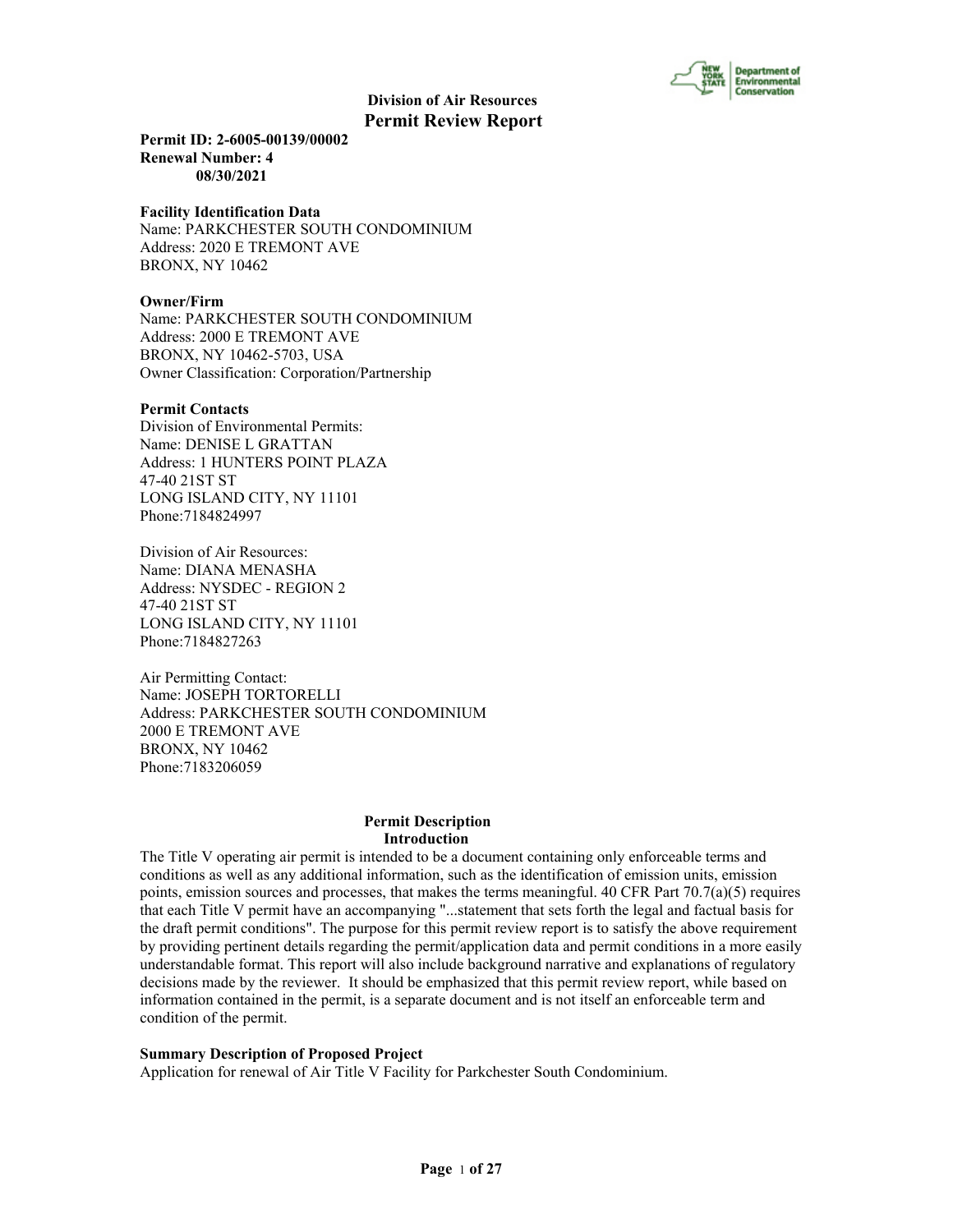

**Permit ID: 2-6005-00139/00002 Renewal Number: 4 08/30/2021**

# **Attainment Status**

PARKCHESTER SOUTH CONDOMINIUM is located in the town of BRONX in the county of BRONX. The attainment status for this location is provided below. (Areas classified as attainment are those that meet all ambient air quality standards for a designated criteria air pollutant.)

#### **Criteria Pollutant Attainment Status**

| Particulate Matter (PM)                    | <b>ATTAINMENT</b>            |
|--------------------------------------------|------------------------------|
| Particulate Matter< 10µ in diameter (PM10) | <b>ATTAINMENT</b>            |
| Sulfur Dioxide (SO2)                       | <b>ATTAINMENT</b>            |
| $Ozone*$                                   | <b>SEVERE NON-ATTAINMENT</b> |
| Oxides of Nitrogen $(NOx)$ **              | <b>ATTAINMENT</b>            |
| Carbon Monoxide (CO)                       | <b>ATTAINMENT</b>            |
|                                            |                              |

----

\* Ozone is regulated in terms of the emissions of volatile organic compounds (VOC) and/or oxides of nitrogen (NOx) which are ozone precursors.

\*\* NOx has a separate ambient air quality standard in addition to being an ozone precursor.

# **Facility Description:**

Parkchester South Condominium (Parkchester), located at 2020 E. Tremont Avenue in Bronx, New York, provides heat and hot water to an apartment complex consisting of one hundred and seventy-two (172) buildings and twelve thousand two hundred and seventy-one (12,271) apartments. The facility operates four (4) dual fuel (natural gas  $& 42$  fuel oil) boilers that discharge through one common stack. Each boiler is connected to 2 burners for natural gas and  $\# 2$  fuel oil. With the conversion to  $\# 2$  fuel oil from  $\# 6$  fuel oil that began on 7/29/2019 with the first boiler (Emission Source 00001), Parkchester uses ultra low sulfur diesel (ULSD) with sulfur content of 15 PPM (0.0015% by weight ) in compliance with 6 NYCRR Part 225-1.2 (d). Each boiler is connected to two burners for natural gas and #2 fuel oil. Parkchester obtained ULSD sample analysis from their fuel vendor confirming that sulfur content is 15 PPM, and will request such certification at every #2 fuel oil delivery.

The conversion of dual burners from using natural gas and #6 fuel oil to using a combination of natural gas and #2 ultra low-sulfur distillate (ULSD) fuel oil consisted of the replacement of the 2 burner tips for each of the boiler, and the replacement of the 2 burner guns for each of the 4 boilers. Natural gas is still being the primary fuel source.

The boilers (Emission Sources 00001, 00002, 00003 & 00004) supply steam for the space heating of their buildings. The four (4) boilers were constructed in 1939. The four (4) boilers are collectively identified as Emission Unit U-00001. Emissions from the four (4) boilers are exhausted through one common stack which is identified as Emission Point 00001. Current Emission Unit, Emission Sources, and Emission Point will remain the same, Process 001 (natural gas) will remain the same and Process 020 will be the conversion from #6 to #2 ULSD fuel oil.

As of 10/21/2019, the facility has converted the existing four (4) Foster Wheeler Type D boilers' secondary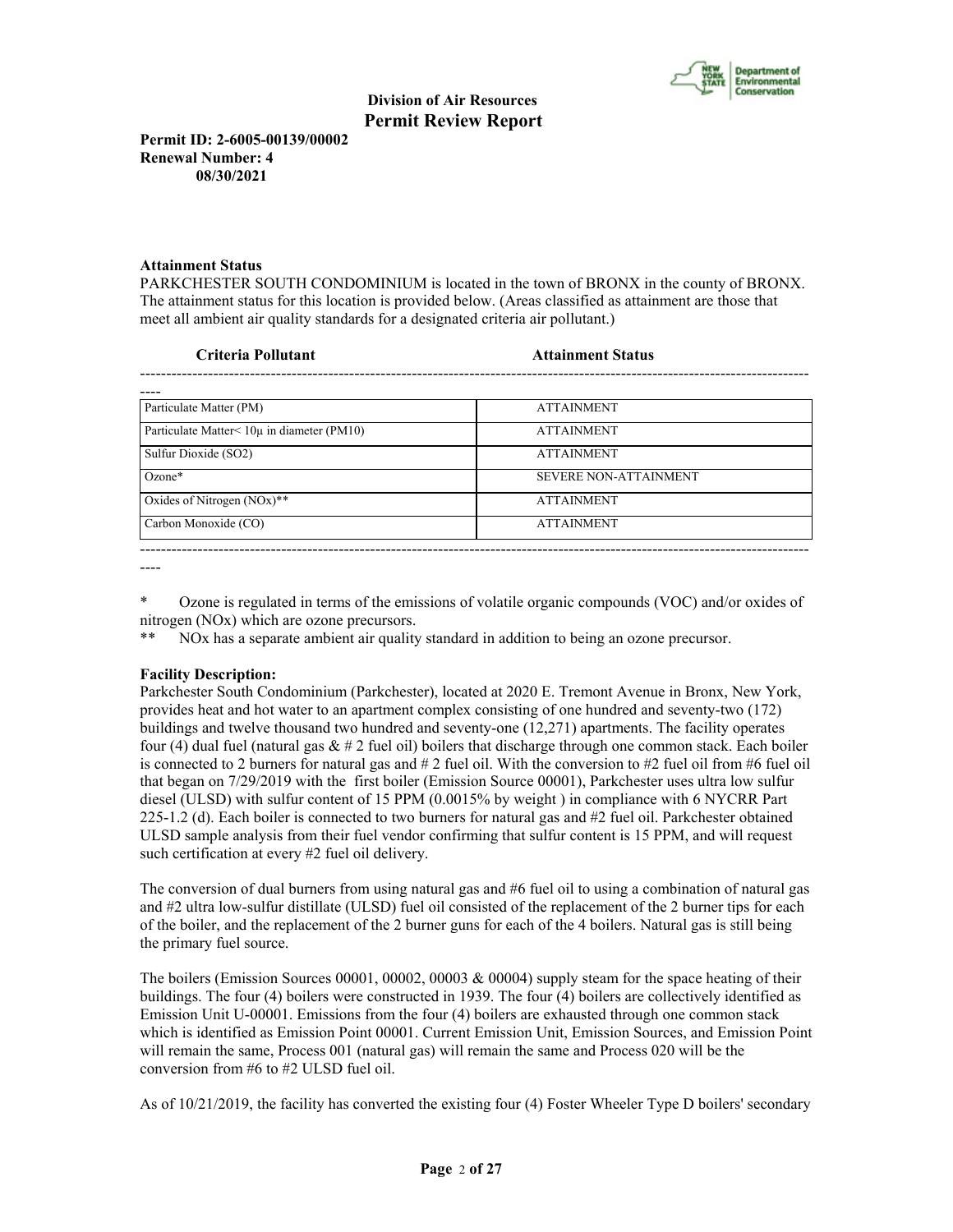

# **Permit ID: 2-6005-00139/00002 Renewal Number: 4 08/30/2021**

fuel type from # 6 fuel oil (residual) to # 2 fuel oil (ULSD - ultra low-sulfur distillate with a limit of  $0.0015$ % sulfur content by weight). Natural gas will remain as the primary fuel source for these four boilers. As a result, this has reduced the Sulfur Dioxide emissions from 130 tpy to  $<$  25 tpy. With this fuel oil conversion to ULSD, Parkchester is no longer considered a Major Facility for SO2 emission, since their potential to emit are below the threshold of 25 tons/year for sulfur dioxide. With the replacement of the oil guns (2 on each boiler) maximum design capacity, each of these four boiler have a maximum design capacity of 133 MM Btu/hr, so the boilers are re-classified from 99 MM Btu/hr to 133 MM Btu/hr each. This new value is related to the new oil guns (2 on each boiler) proposed for the conversion from #6 fuel oil to #2 ULSD fuel oil. The start-up date for the first boiler (Emission Source 00001) on #2 ULSD fuel oil is 7/29/2019 and all four boilers should be running on #2 ULSD fuel oil by 10/21/2019 with a maximum heat input of 133 MM Btu/hr for each boiler after the conversion.

The facility has re-classified the four existing Foster Wheeler Type D boilers from mid-size (99 MM Btu/hr) to large boilers (133 MM Btu/hr). With the replacement of the oil guns (2 on each boiler), each of these four boiler have a maximum design capacity of 133 MM Btu/hr. A mid-size boiler is defined as "a boiler with a maximum heat input capacity greater than 25 million Btu per hour and equal to or less than 100 million Btu per hour", and a large boiler is defined as " a boiler with a maximum heat input capacity greater than 100 million Btu per hour and equal to or less than 250 million Btu per hour." As a result, the NOx RACT emission limit changes from 0.20 lbs/ MM Btu to 0.15 lbs/MM Btu. Also, the NOx emissions equation cap of 0.15 lbs/MM Btu will be the new NOx RACT for the large boilers operating on natural gas (Process 001) and # 2 ULSD fuel oil (Process 020). Hence, the maximum annual usage of #2 ULSD fuel oil will not be exceeding 31% of the total annual fuel consumption, on a BTU basis will be amended.

Part 231-2, New Source Review in non-attainment areas and ozone transport region is not applicable to this facility because these boilers have been in existence at this facility since 1939 and there is no increase in actual NOx emissions, but a decrease from 243 tpy to 66 tpy. Also, the facility must comply with a lower NOx RACT limit of 0.15 lbs/MM Btu and not 0.20 lbs/MM Btu.

The facility has added one 115 KW (155 HP) emergency generator (Kohler Mod 100 REZDG) for protecting servers and communication systems in the Boiler/Heating Plant. This emergency generator is a USEPA certified for stationary emergency applications. The "Certificate of Conformity" was submitted with this renewal application. This generator operates on natural gas.

The facility operates other sources which are considered exempt from permitting in accordance with 6NYCRR 201-3.2(c), including four (4) #2 ULSD fuel oil storage tanks  $($  <300,000 bbls) each, and one 115 KW (155 HP) emergency generator (Kohler Mod 100 REZDG).

#### **Permit Structure and Description of Operations**

# The Title V permit for PARKCHESTER SOUTH CONDOMINIUM

is structured in terms of the following hierarchy: facility, emission unit, emission point, emission source and process. A facility is defined as all emission sources located at one or more adjacent or contiguous properties owned or operated by the same person or persons under common control. The facility is subdivided into one or more emission units (EU). Emission units are defined as any part or activity of a stationary facility that emits or has the potential to emit any federal or state regulated air pollutant. An emission unit is represented as a grouping of processes (defined as any activity involving one or more emission sources (ES) that emits or has the potential to emit any federal or state regulated air pollutant). An emission source is defined as any apparatus, contrivance or machine capable of causing emissions of any air contaminant to the outdoor atmosphere, including any appurtenant exhaust system or air cleaning device. [NOTE: Indirect sources of air contamination as defined in 6 NYCRR Part 203 (i.e. parking lots)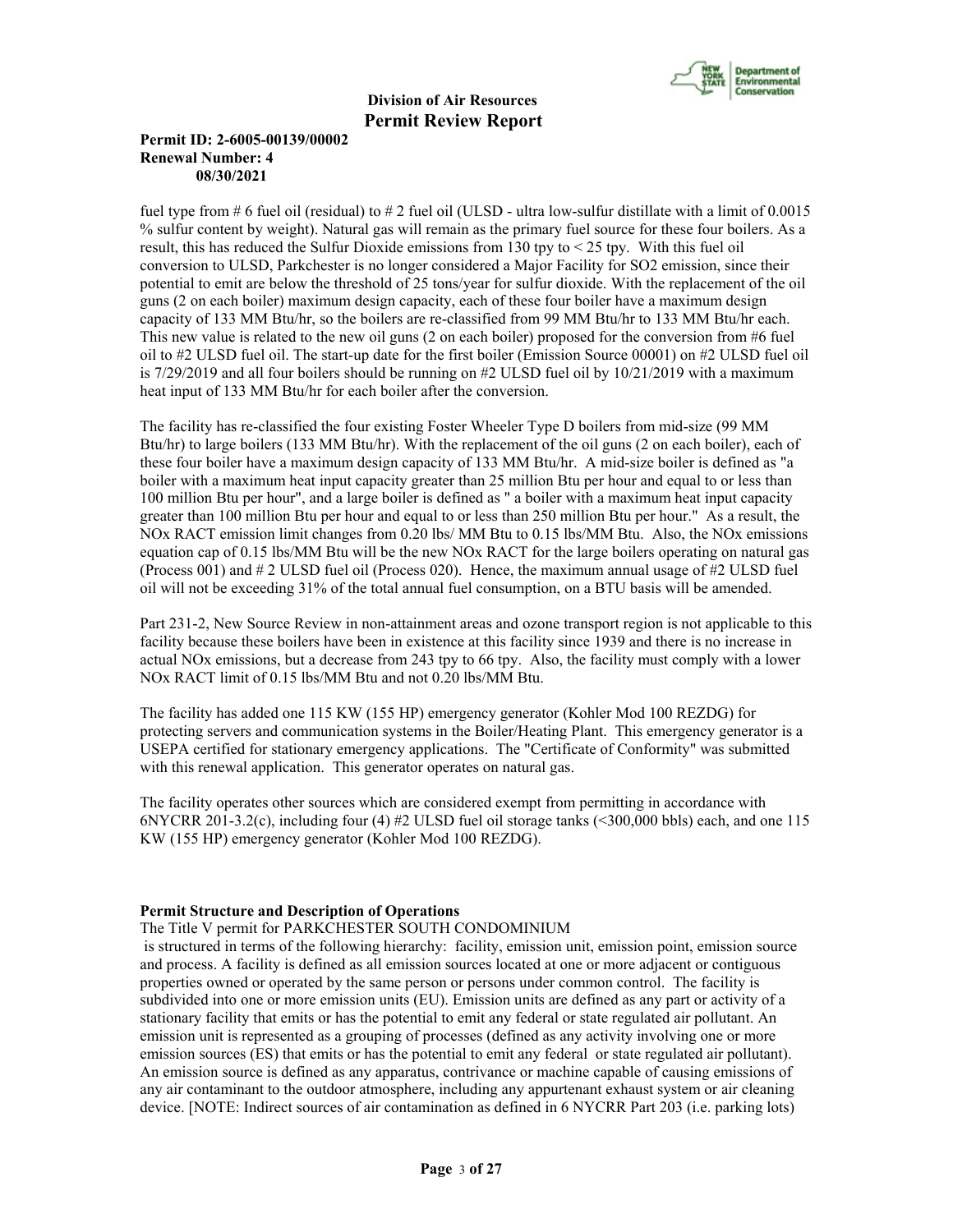

# **Permit ID: 2-6005-00139/00002 Renewal Number: 4 08/30/2021**

are excluded from this definition]. The applicant is required to identify the principal piece of equipment (i.e., emission source) that directly results in or controls the emission of federal or state regulated air pollutants from an activity (i.e., process). Emission sources are categorized by the following types: combustion - devices which burn fuel to generate heat, steam or power incinerator - devices which burn waste material for disposal control - emission control devices process - any device or contrivance which may emit air contaminants that is not included in the above categories.

PARKCHESTER SOUTH CONDOMINIUM is defined by the following emission unit(s):

Emission unit U00001 - Emission Unit U-00001 is comprised of four Foster Wheeler boilers, Boilers 001, 002, 003 and 004 (Emission Sources 00001, 00002, 00003 & 00004; respectively). Parkchester operates the four boilers as large boilers (a boiler with a maximum heat input capacity greater than 100 million Btu per hour and equal to or less than 250 million Btu per hour). All four boilers discharge through a common stack, identified as Emission Point 00001. The four boilers burn both natural gas (Process 001) and # 2 ULSD fuel oil (Process 020). The conversion of #6 to #2 fuel oil resulted in modification of Process 020 (#2 ULSD fuel oil) and modification of oil guns/nozzles for each boiler (Emission Sources 0001, 0002, 0003 and 0004). With the replacement of the oil guns (2 on each boiler), each of these four boiler have a maximum design capacity of 133 MM Btu/hr.

The start-up date for the first boiler (Emission Source 00001) on #2 ULSD fuel oil was 7/29/2019 and all four boilers were running on #2 ULSD fuel oil by 10/21/2019 with a maximum heat input of 133 MM Btu/hr for each boiler after the convesrion.

The four Foster Wheeler boilers, Boilers 001, 002, 003 and 004 (Emission Sources 00001, 00002, 00003 & 00004) fire both natural gas & ULSD #2 fuel oil. On or after July 1, 2014, the NOx RACT compliance plan rule limit for large boilers is 0.15 lb/MM Btu.

Emission unit U00001 is associated with the following emission points (EP): 00001

Process: 001 is located at FIRST FLOOR, Building BPLANT - Process 001 is the firing of natural gas in Boilers 001, 002, 003 & 004 (Emission Sources 00001, 00002, 00003 & 00004, respectively) in Emission Unit U-00001. These four Foster Wheeler boilers burn both natural gas (Process 001) and # 2 ULSD fuel oil (Process 020), and each boiler has been re-classified as Large Boiler category from Mid-size Boilers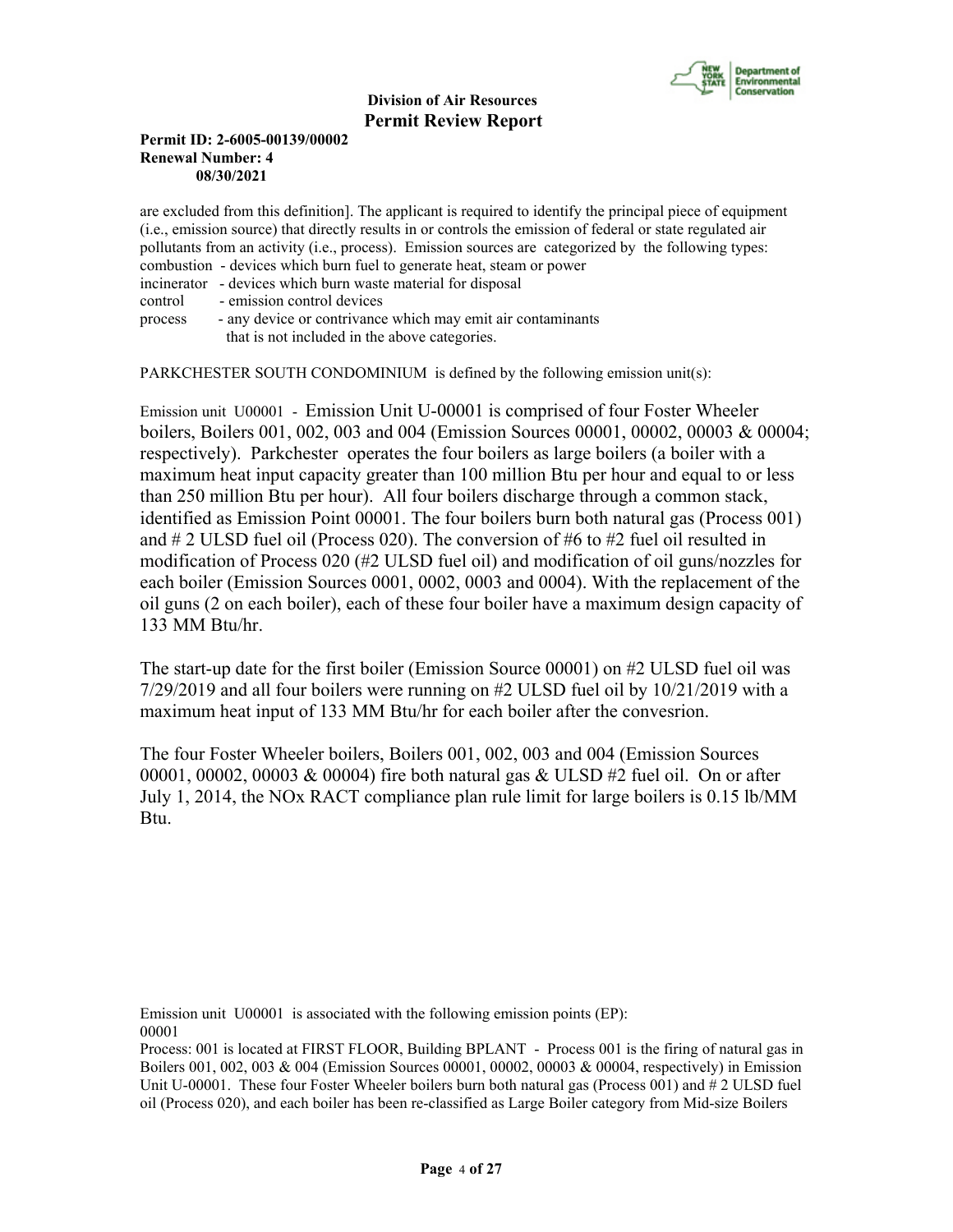

# **Permit ID: 2-6005-00139/00002 Renewal Number: 4 08/30/2021**

(99 MM Btu/hr to 133 MM Btu/hr) by 7/29/2019. All four boilers discharge through a common stack, identified as Emission Point 00001.

With the replacement of the oil guns (2 on each boiler), each of these four boiler have a maximum design capacity of 133 MM Btu/hr and the boilers were re-classified from 99 MM Btu/hr to 133 MM Btu/hr each.

Mid-size boiler: A boiler with a maximum heat input capacity greater than 25 million Btu per hour and equal to or less than 100 million Btu per hour.

A large boiler is defined as a boiler with a maximum heat input capacity greater than 100 million Btu per hour and equal to or less than 250 million Btu per hour.

On or after July 1, 2014, the NOx RACT rule limit for large gas/oil boilers is 0.15 lb/MM Btu.

Process: 020 is located at 1st Floor, Building BPLANT - Process 020 is the firing of #2 ULSD fuel oil in Boilers 001, 002, 003 & 004 (Emission Sources 00001, 00002, 00003 & 00004, respectively) in Emission Unit U-00001. These four Foster Wheeler boilers burn both natural gas (Process 001) and #2 USLD fuel oil (Process 020) and natural gas (Process 001), and each boiler has been re-classified as Large Boiler category from Mid-size Boilers (99 MM Btu/hr to 133 MM Btu/hr). With the replacement of the oil guns (2 on each boiler), each of these four boiler have a maximum design capacity of 133 MM Btu/hr. All four boilers discharge through a common stack, identified as Emission Point 00001.

The start-up date for the first boiler (Emission Source 00001) on #2 ULSD fuel oil was 7/29/2019 and all four boilers were running on #2 ULSD fuel oil by 10/21/2019 with a maximum heat input of 133 MM Btu/hr for each boiler after the convesrion.

Mid-size boiler: A boiler with a maximum heat input capacity greater than 25 million Btu per hour and equal to or less than 100 million Btu per hour.

A large boiler is defined as a boiler with a maximum heat input capacity greater than 100 million Btu per hour and equal to or less than 250 million Btu per hour.

On or after July 1, 2014, the NOx RACT rule limit for large gas/oil boilers is 0.15 lb/MM Btu.

#### **Title V/Major Source Status**

PARKCHESTER SOUTH CONDOMINIUM is subject to Title V requirements. This determination is based on the following information:

Parkchester South Condominium is a major facility because the potential emissions of nitrogen oxides is greater than the major source thresholds, which is 25 tons per year for nitrogen oxides. Also, the potential emissions of sulfur dioxide is greater than the major source thresholds, which is 25 tons per year for sulfur dioxide.

#### **Program Applicability**

The following chart summarizes the applicability of PARKCHESTER SOUTH CONDOMINIUM with regards to the principal air pollution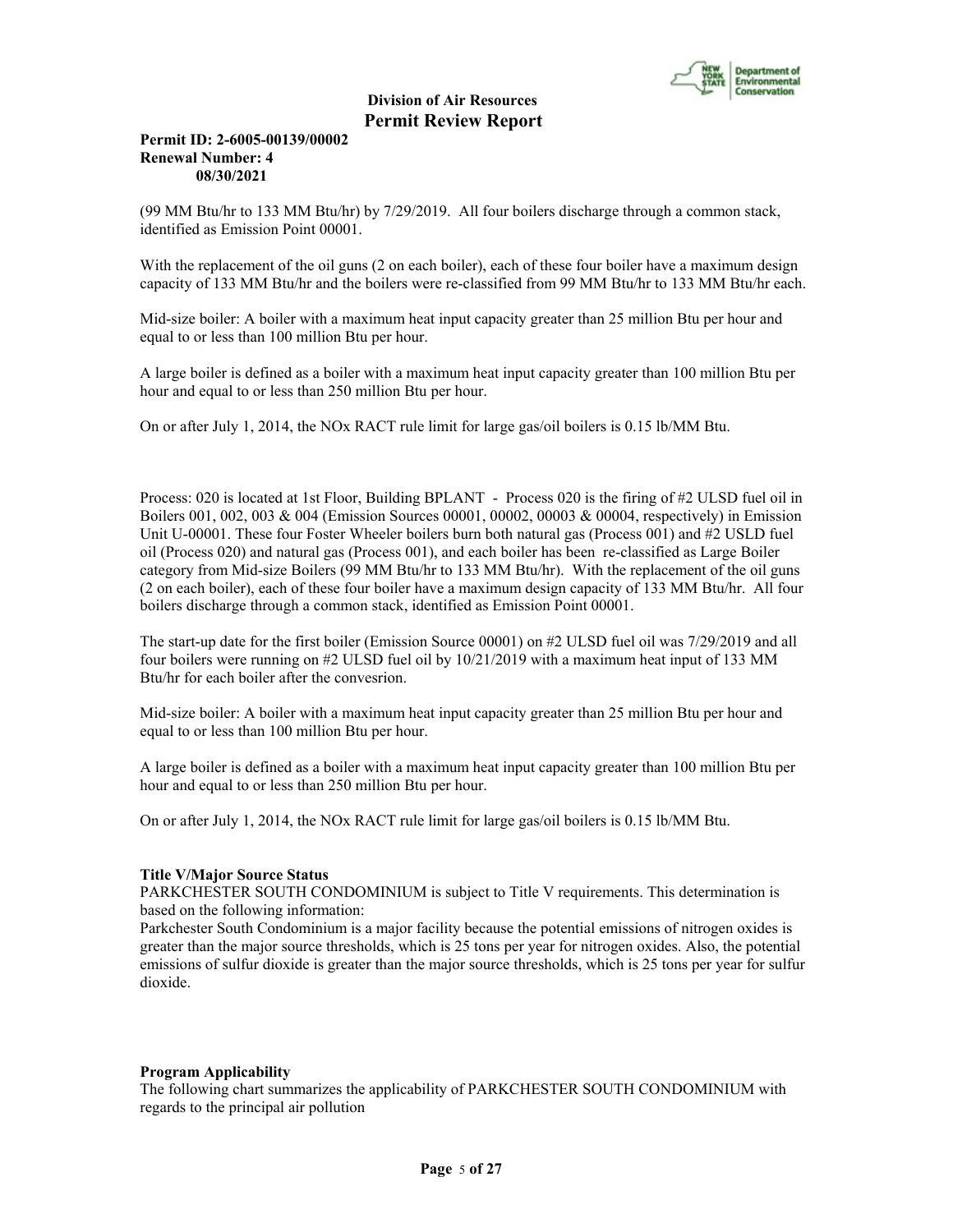

# **Permit ID: 2-6005-00139/00002 Renewal Number: 4 08/30/2021**

regulatory programs:

| <b>Regulatory Program</b>      | <b>Applicability</b> |  |
|--------------------------------|----------------------|--|
|                                |                      |  |
| <b>PSD</b>                     | NO.                  |  |
| NSR (non-attainment)           | N <sub>O</sub>       |  |
| NESHAP (40 CFR Part 61)        | N <sub>O</sub>       |  |
| NESHAP (MACT - 40 CFR Part 63) | NO.                  |  |
| <b>NSPS</b>                    | NO                   |  |
| <b>TITLE IV</b>                | N <sub>O</sub>       |  |
| <b>TITLE V</b>                 | <b>YES</b>           |  |
| <b>TITLE VI</b>                | NO                   |  |
| <b>RACT</b>                    | <b>YES</b>           |  |
| <b>SIP</b>                     | <b>YES</b>           |  |

#### NOTES:

PSD Prevention of Significant Deterioration (40 CFR 52, 6 NYCRR 231-7, 231-8) requirements which pertain to major stationary sources located in areas which are in attainment of National Ambient Air Quality Standards (NAAQS) for specified pollutants.

NSR New Source Review (6 NYCRR 231-5, 231-6) - requirements which pertain to major stationary sources located in areas which are in non-attainment of National Ambient Air Quality Standards (NAAQS) for specified pollutants.

NESHAP National Emission Standards for Hazardous Air Pollutants (40 CFR 61, 6 NYCRR 200.10) contaminant and source specific emission standards established prior to the Clean Air Act Amendments of 1990 (CAAA) which were developed for 9 air contaminants (inorganic arsenic, radon, benzene, vinyl chloride, asbestos, mercury, beryllium, radionuclides, and volatile HAP's).

MACT Maximum Achievable Control Technology (40 CFR 63, 6 NYCRR 200.10) - contaminant and source specific emission standards established by the 1990 CAAA. Under Section 112 of the CAAA, the US EPA is required to develop and promulgate emissions standards for new and existing sources. The standards are to be based on the best demonstrated control technology and practices in the regulated industry, otherwise known as MACT. The corresponding regulations apply to specific source types and contaminants.

NSPS New Source Performance Standards (40 CFR 60, 6 NYCRR 200.10) - standards of performance for specific stationary source categories developed by the US EPA under Section 111 of the CAAA. The standards apply only to those stationary sources which have been constructed or modified after the regulations have been proposed by publication in the Federal Register and only to the specific contaminant(s) listed in the regulation.

Title IV Acid Rain Control Program (40 CFR 72 thru 78, 6 NYCRR 201-6) - regulations which mandate the implementation of the acid rain control program for large stationary combustion facilities.

Title VI Stratospheric Ozone Protection (40 CFR 82, Subpart A thru G, 6 NYCRR 200.10) -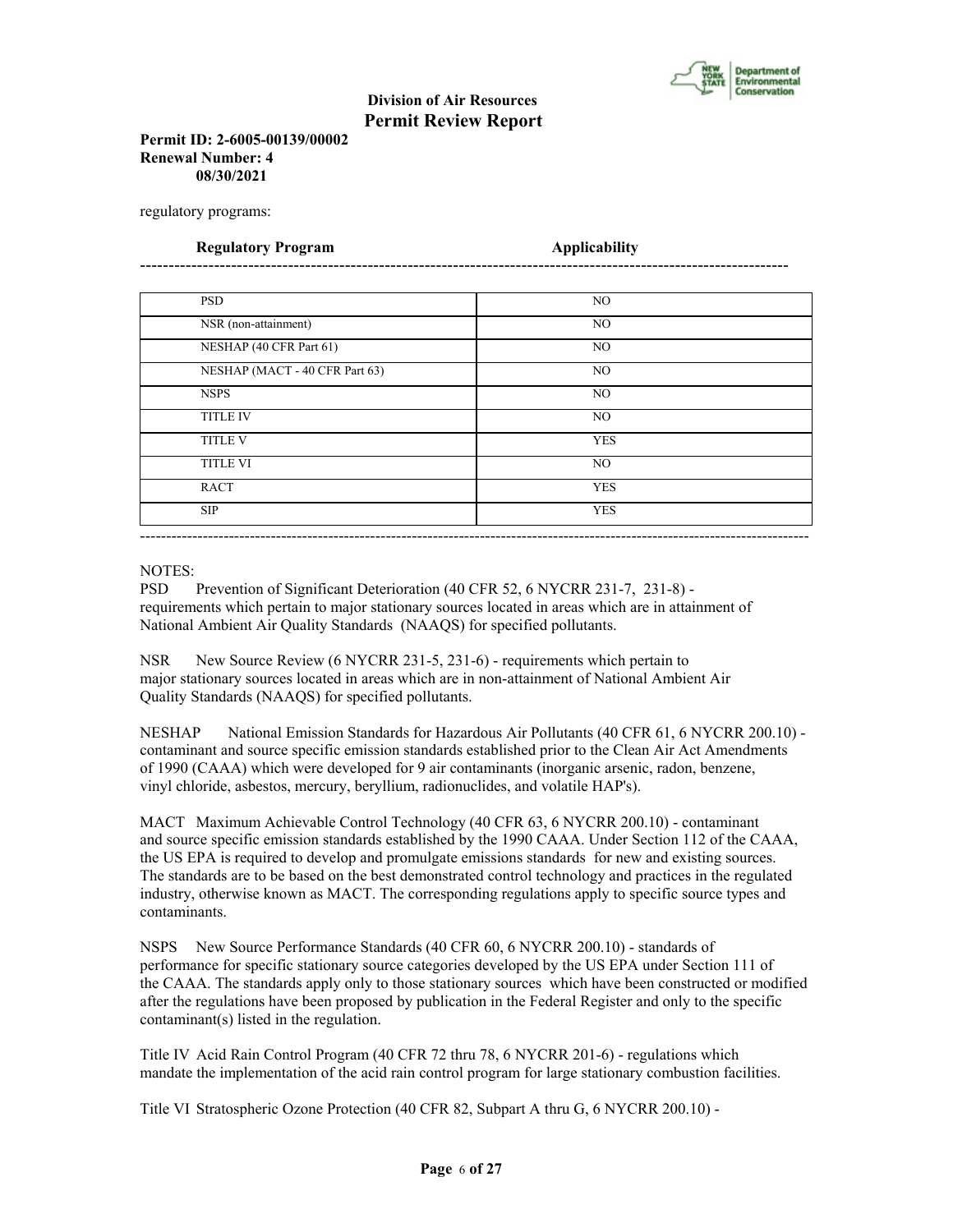

# **Permit ID: 2-6005-00139/00002 Renewal Number: 4 08/30/2021**

federal requirements that apply to sources which use a minimum quantity of CFC's (chlorofluorocarbons), HCFC's (hydrofluorocarbons) or other ozone depleting substances or regulated substitute substances in equipment such as air conditioners, refrigeration equipment or motor vehicle air conditioners or appliances.

RACT Reasonably Available Control Technology (6 NYCRR Parts 212-3, 220-1.6, 220-1.7, 220-2.3, 220-2.4, 226, 227-2, 228, 229, 230, 233, 234, 235, 236) - the lowest emission limit that a specific source is capable of meeting by application of control technology that is reasonably available, considering technological and economic feasibility. RACT is a control strategy used to limit emissions of VOC's and NOx for the purpose of attaining the air quality standard for ozone. The term as it is used in the above table refers to those state air pollution control regulations which specifically regulate VOC and NOx emissions.

SIP State Implementation Plan (40 CFR 52, Subpart HH, 6 NYCRR 200.10) - as per the CAAA, all states are empowered and required to devise the specific combination of controls that, when implemented, will bring about attainment of ambient air quality standards established by the federal government and the individual state. This specific combination of measures is referred to as the SIP. The term here refers to those state regulations that are approved to be included in the SIP and thus are considered federally enforceable.

#### **Compliance Status**

Facility is in compliance with all requirements.

#### **SIC Codes**

SIC or Standard Industrial Classification code is an industrial code developed by the federal Office of Management and Budget for use, among other things, in the classification of establishments by the type of activity in which they are engaged. Each operating establishment is assigned an industry code on the basis of its primary activity, which is determined by its principal product or group of products produced or distributed, or services rendered. Larger facilities typically have more than one SIC code.

#### **SIC Code** Description

6513 APARTMENT BUILDING OPERATORS

# **SCC Codes**

SCC or Source Classification Code is a code developed and used'' by the USEPA to categorize processes which result in air emissions for the purpose of assessing emission factor information.Each SCC represents a unique process or function within a source category logically associated with a point of air pollution emissions. Any operation that causes air pollution can be represented by one or more SCC's.

#### **SCC Code Description**

1-03-005-01 EXTERNAL COMBUSTION BOILERS - COMMERCIAL/INDUSTRIAL COMMERCIAL/INSTITUTIONAL BOILER - DISTILLATE OIL Grades 1 and 2 Oil 1-03-006-01 EXTERNAL COMBUSTION BOILERS - COMMERCIAL/INDUSTRIAL COMMERCIAL/INSTITUTIONAL BOILER - NATURAL GAS Over 100 MMBtu/Hr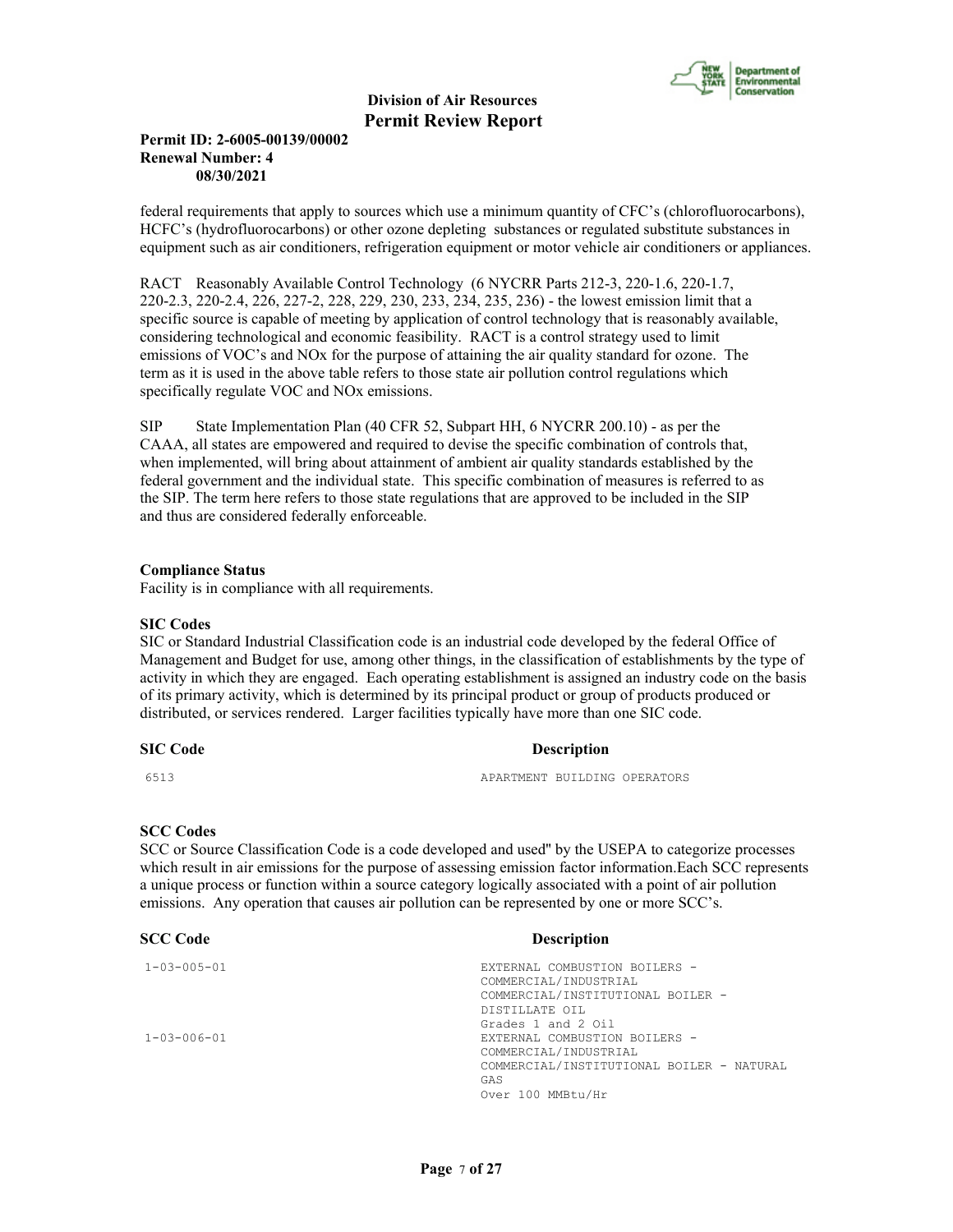

**Permit ID: 2-6005-00139/00002 Renewal Number: 4 08/30/2021**

#### **Facility Emissions Summary**

In the following table, the CAS No. or Chemical Abstract Service code is an identifier assigned to every chemical compound. [NOTE: Certain CAS No.'s contain a 'NY' designation within them. These are not true CAS No.'s but rather an identification which has been developed by the department to identify groups of contaminants which ordinary CAS No.'s do not do. As an example, volatile organic compounds or VOC's are identified collectively by the NY CAS No. 0NY998-00-0.] The PTE refers to the Potential to Emit. This is defined as the maximum capacity of a facility or air contaminant source to emit any air contaminant under its physical and operational design. Any physical or operational limitation on the capacity of the facility or air contamination source to emit any air contaminant , including air pollution control equipment and/or restrictions on the hours of operation, or on the type or amount or material combusted, stored, or processed, shall be treated as part of the design only if the limitation is contained in federally enforceable permit conditions. The PTE for each contaminant that is displayed represents the facility-wide PTE in tons per year (tpy) or pounds per year (lbs/yr). In some instances the PTE represents a federally enforceable emissions cap or limitation for that contaminant. The term 'HAP' refers to any of the hazardous air pollutants listed in section 112(b) of the Clean Air Act Amendments of 1990. Total emissions of all hazardous air pollutants are listed under the special NY CAS No. 0NY100-00-0. In addition, each individual hazardous air pollutant is also listed under its own specific CAS No. and is identified in the list below by the (HAP) designation.

| Cas No.<br>$0NY502 - 00 - 0$ | Contaminant<br>40 CFR 60-63 | PTE lbs/yr<br>39695.94 | PTE tons/yr | <b>Actual lbs/yr</b><br>9451.91 | <b>Actual tons/yr</b> |
|------------------------------|-----------------------------|------------------------|-------------|---------------------------------|-----------------------|
|                              | TOTAL                       |                        |             |                                 |                       |
|                              | ORGANIC<br>COMPOUNDS        |                        |             |                                 |                       |
|                              | (TOC)                       |                        |             |                                 |                       |
| $007440 - 38 - 2$            | ARSENIC                     | 6.39                   |             | 0.36                            |                       |
| $000071 - 43 - 2$            | <b>BENZENE</b>              | 7.6                    |             | 1.77                            |                       |
| $007440 - 41 - 7$            | BERYLLIUM                   | 4.37                   |             | 0.16                            |                       |
| $007440 - 43 - 9$            | CADMIUM                     | 7.8                    |             | 1.07                            |                       |
| $000124 - 38 - 9$            | CARBON                      | 598324233              |             | 108781685                       |                       |
|                              | DIOXIDE                     |                        |             |                                 |                       |
| $0NY750 - 00 - 0$            | CARBON                      | 598324233              |             | 108781685                       |                       |
|                              | DIOXIDE                     |                        |             |                                 |                       |
|                              | EQUIVALENTS                 |                        |             |                                 |                       |
| $000630 - 08 - 0$            | CARBON                      | 311639                 |             | 72441.63                        |                       |
|                              | MONOXIDE                    |                        |             |                                 |                       |
| $007440 - 47 - 3$            | CHROMIUM                    | 8.6                    |             | 1.32                            |                       |
| $007440 - 50 - 8$            | COPPER                      | 11.27                  |             | 1.01                            |                       |
| $025321 - 22 - 6$            | DICHLOROBENZE               | 3.6                    |             | 1.01                            |                       |
|                              | NE                          |                        |             |                                 |                       |
| $000050 - 00 - 0$            | FORMALDEHYDE                | 876                    |             | 84.41                           |                       |
| $000110 - 54 - 3$            | HEXANE                      | 5520                   |             | 1514.9                          |                       |
| $007439 - 92 - 1$            | LEAD                        | 20                     |             | 0.86                            |                       |
| $007439 - 96 - 5$            | MANGANESE                   | 9.83                   |             | 0.61                            |                       |
| $007439 - 97 - 6$            | MERCURY                     | 5.13                   |             | 0.37                            |                       |
| $000074 - 82 - 8$            | METHANE                     | 9443                   |             | 2011.14                         |                       |
| $007440 - 02 - 0$            | NICKEL METAL                | 20                     |             | 1.77                            |                       |
|                              | AND INSOLUBLE               |                        |             |                                 |                       |
|                              | COMPOUNDS                   |                        |             |                                 |                       |
| $010024 - 97 - 2$            | NITROUS OXIDE               | 9420                   |             | 1942.35                         |                       |
| $0NY210 - 00 - 0$            | OXIDES OF                   | 700100                 |             | 132098.93                       |                       |
|                              | NITROGEN                    |                        |             |                                 |                       |
| $0NY075 - 00 - 0$            | PARTICULATES                | 32384                  |             |                                 |                       |
| $0NY075 - 02 - 5$            | PM 2.5                      | 31870                  |             | 6686.13                         |                       |
| $0NY075 - 00 - 5$            | $PM-10$                     | 34457                  |             | 6733.44                         |                       |
| $007782 - 49 - 2$            | SELENIUM                    | 21.74                  |             | 0.75                            |                       |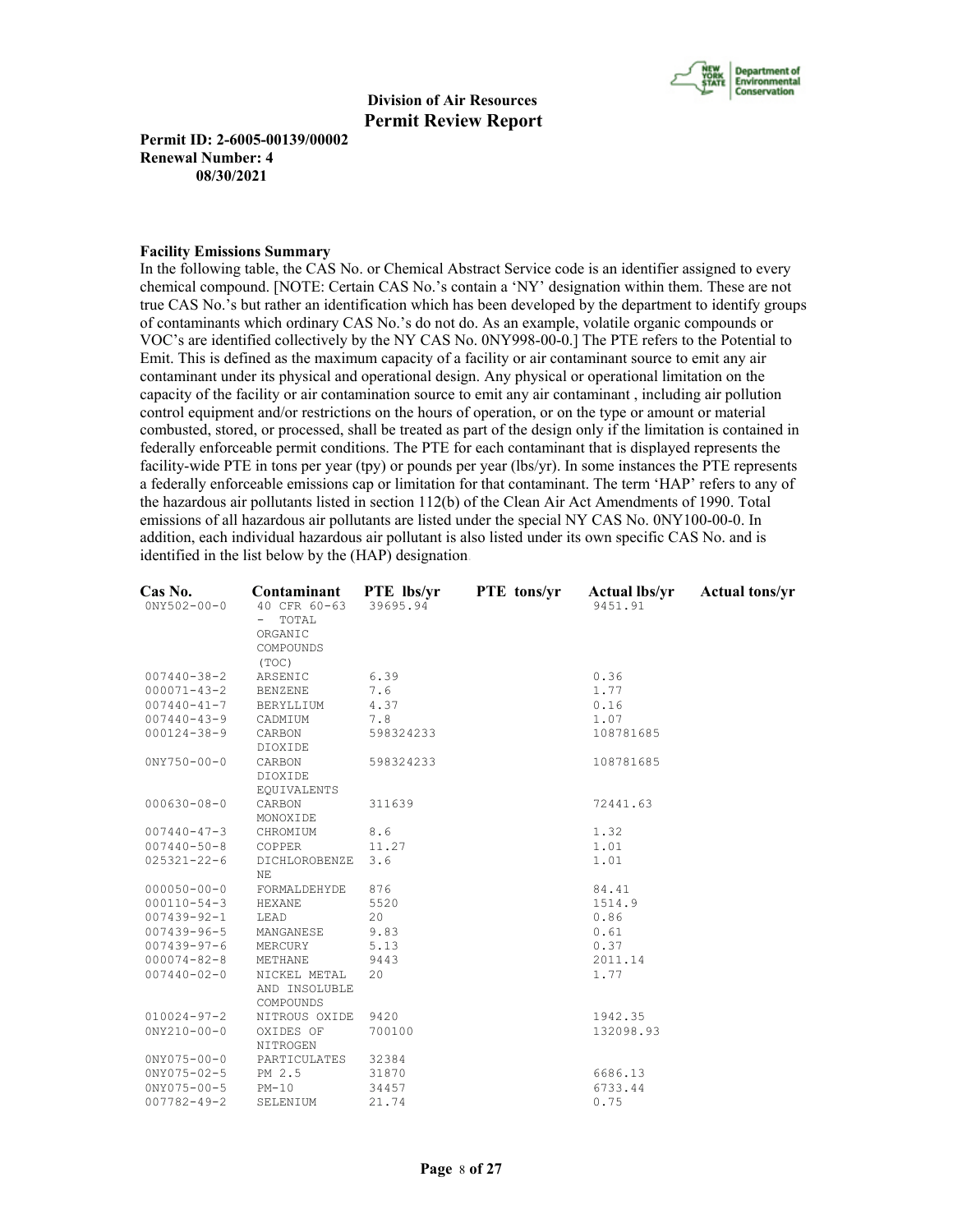

# **Permit ID: 2-6005-00139/00002 Renewal Number: 4 08/30/2021**

| $007446 - 09 - 5$                                                             | SULFUR<br><b>DTOXTDE</b>                    | 4042                                   | 579.36                             |
|-------------------------------------------------------------------------------|---------------------------------------------|----------------------------------------|------------------------------------|
| $007446 - 11 - 9$                                                             | SULFUR.<br><b>TRIOXIDE</b>                  | 80                                     | 2.99                               |
| $000108 - 88 - 3$<br>$0'NY100-00-0$<br>$0NY998 - 00 - 0$<br>$007440 - 66 - 6$ | <b>TOLUENE</b><br>TOTAL HAP<br>VOC<br>ZINC. | $20^{\circ}$<br>6494<br>22620<br>94.59 | 2.86<br>1612.17<br>4823.05<br>24.6 |

# **NOTIFICATION OF GENERAL PERMITTEE OBLIGATIONS**

**Item A: Public Access to Recordkeeping for Title V Facilities - 6 NYCRR 201-1.10(b)** The Department will make available to the public any permit application, compliance plan, permit, and monitoring and compliance certification report pursuant to Section 503(e) of the Act, except for information entitled to confidential treatment pursuant to 6 NYCRR Part 616 - Public Access to records and Section 114(c) of the Act.

#### **Item B: Timely Application for the Renewal of Title V Permits -6 NYCRR Part 201-6.2(a)(4)**

 Owners and/or operators of facilities having an issued Title V permit shall submit a complete application at least 180 days, but not more than eighteen months, prior to the date of permit expiration for permit renewal purposes.

#### **Item C: Certification by a Responsible Official - 6 NYCRR Part 201-6.2(d)(12)**

 Any application, form, report or compliance certification required to be submitted pursuant to the federally enforceable portions of this permit shall contain a certification of truth, accuracy and completeness by a responsible official.This certification shall state that based on information and belief formed after reasonable inquiry, the statements and information in the document are true, accurate, and complete.

- **Item D: Requirement to Comply With All Conditions 6 NYCRR Part 201-6.4(a)(2)** The permittee must comply with all conditions of the Title V facility permit. Any permit non-compliance constitutes a violation of the Act and is grounds for enforcement action; for permit termination, revocation and reissuance, or modification; or for denial of a permit renewal application.
- **Item E: Permit Revocation, Modification, Reopening, Reissuance or Termination, and Associated Information Submission Requirements - 6 NYCRR Part 201-6.4(a)(3)** This permit may be modified, revoked, reopened and reissued, or terminated for cause. The filing of a request by the permittee for a permit modification, revocation and reissuance, or termination, or of a notification of planned changes or anticipated noncompliance does not stay any permit condition.

# **Item F: Cessation or Reduction of Permitted Activity Not a Defense - 6 NYCRR 201-6.4(a)(5)**

It shall not be a defense for a permittee in an enforcement action to claim that a cessation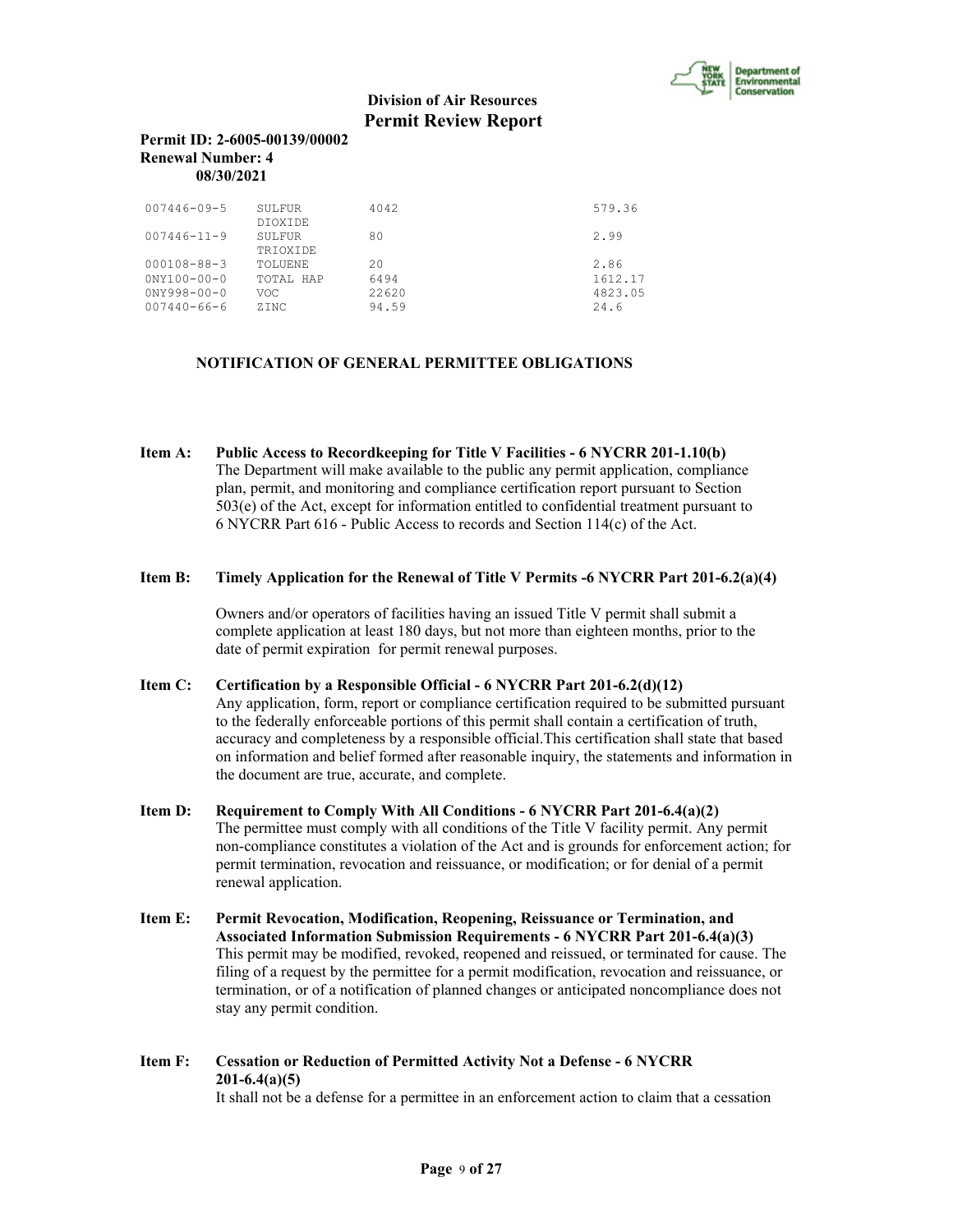

### **Permit ID: 2-6005-00139/00002 Renewal Number: 4 08/30/2021**

 or reduction in the permitted activity would have been necessary in order to maintain compliance with the conditions of this permit.

#### **Item G: Property Rights - 6 NYCRR 201-6.4(a)(6)** This permit does not convey any property rights of any sort or any exclusive privilege.

#### **Item H: Severability - 6 NYCRR Part 201-6.4(a)(9)**

 If any provisions, parts or conditions of this permit are found to be invalid or are the subject of a challenge, the remainder of this permit shall continue to be valid.

# **Item I: Permit Shield - 6 NYCRR Part 201-6.4(g)**

 All permittees granted a Title V facility permit shall be covered under the protection of a permit shield, except as provided under 6 NYCRR Subpart 201-6. Compliance with the conditions of the permit shall be deemed compliance with any applicable requirements as of the date of permit issuance, provided that such applicable requirements are included and are specifically identified in the permit, or the Department, in acting on the permit application or revision, determines in writing that other requirements specifically identified are not applicable to the major stationary source, and the permit includes the determination or a concise summary thereof. Nothing herein shall preclude the Department from revising or revoking the permit pursuant to 6 NYCRR Part 621 or from exercising its summary abatement authority. Nothing in this permit shall alter or affect the following:

i. The ability of the Department to seek to bring suit on behalf of the State of New York, or the Administrator to seek to bring suit on behalf of the United States, to immediately restrain any person causing or contributing to pollution presenting an imminent and substantial endangerment to public health, welfare or the environment to stop the emission of air pollutants causing or contributing to such pollution;

ii. The liability of a permittee of the Title V facility for any violation of applicable requirements prior to or at the time of permit issuance;

iii. The applicable requirements of Title IV of the Act;

iv. The ability of the Department or the Administrator to obtain information from the permittee concerning the ability to enter, inspect and monitor the facility.

# **Item J: Reopening for Cause - 6 NYCRR Part 201-6.4(i)**

 This Title V permit shall be reopened and revised under any of the following circumstances: i. If additional applicable requirements under the Act become applicable where this permit's remaining term is three or more years, a reopening shall be completed not later than 18 months after promulgation of the applicable requirement. No such reopening is required if the effective date of the requirement is later than the date on which this permit is due to expire, unless the original permit or any of its terms and conditions has been extended by the Department pursuant to the provisions of Part 2 01-6.7 and Part 621.

ii. The Department or the Administrator determines that the permit contains a material mistake or that inaccurate statements were made in establishing the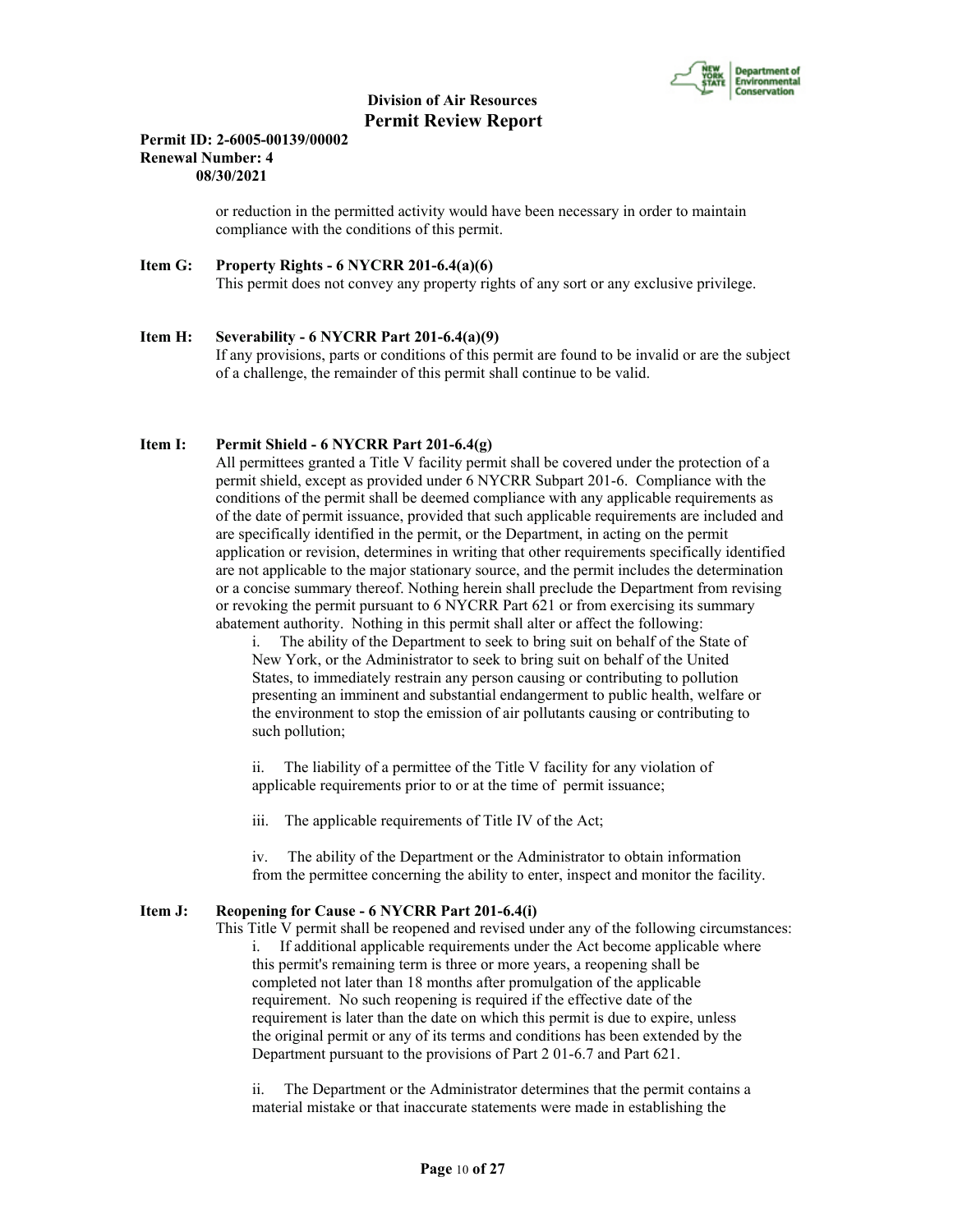

#### **Permit ID: 2-6005-00139/00002 Renewal Number: 4 08/30/2021**

emissions standards or other terms or conditions of the permit.

iii. The Department or the Administrator determines that the Title V permit must be revised or reopened to assure compliance with applicable requirements.

iv. If the permitted facility is an "affected source" subject to the requirements of Title IV of the Act, and additional requirements (including excess emissions requirements) become applicable. Upon approval by the Administrator, excess emissions offset plans shall be deemed to be incorporated into the permit.

Proceedings to reopen and issue Title V facility permits shall follow the same procedures as apply to initial permit issuance but shall affect only those parts of the permit for which cause to reopen exists.

 Reopenings shall not be initiated before a notice of such intent is provided to the facility by the Department at least thirty days in advance of the date that the permit is to be reopened, except that the Department may provide a shorter time period in the case of an emergency.

# **Item K: Permit Exclusion - ECL 19-0305**

 The issuance of this permit by the Department and the receipt thereof by the Applicant does not and shall not be construed as barring, diminishing, adjudicating or in any way affecting any legal, administrative or equitable rights or claims, actions, suits, causes of action or demands whatsoever that the Department may have against the Applicant for violations based on facts and circumstances alleged to have occurred or existed prior to the effective date of this permit, including, but not limited to, any enforcement action authorized pursuant to the provisions of applicable federal law, the Environmental Conservation Law of the State of New York (ECL) and Chapter III of the Official Compilation of the Codes, Rules and Regulations of the State of New York (NYCRR). The issuance of this permit also shall not in any way affect pending or future enforcement actions under the Clean Air Act brought by the United States or any person.

# **Item L: Federally Enforceable Requirements - 40 CFR 70.6(b)**

 All terms and conditions in this permit required by the Act or any applicable requirement, including any provisions designed to limit a facility's potential to emit, are enforceable by the Administrator and citizens under the Act. The Department has, in this permit, specifically designated any terms and conditions that are not required under the Act or under any of its applicable requirements as being enforceable under only state regulations.

#### **NOTIFICATION OF GENERAL PERMITTEE OBLIGATIONS**

### **Item A: Emergency Defense - 6 NYCRR 201-1.5**

- An emergency, as defined by subpart 201-2, constitutes an affirmative defense to penalties sought in an enforcement action brought by the Department for noncompliance with emissions limitations or permit conditions for all facilities in New York State.
- (a) The affirmative defense of emergency shall be demonstrated through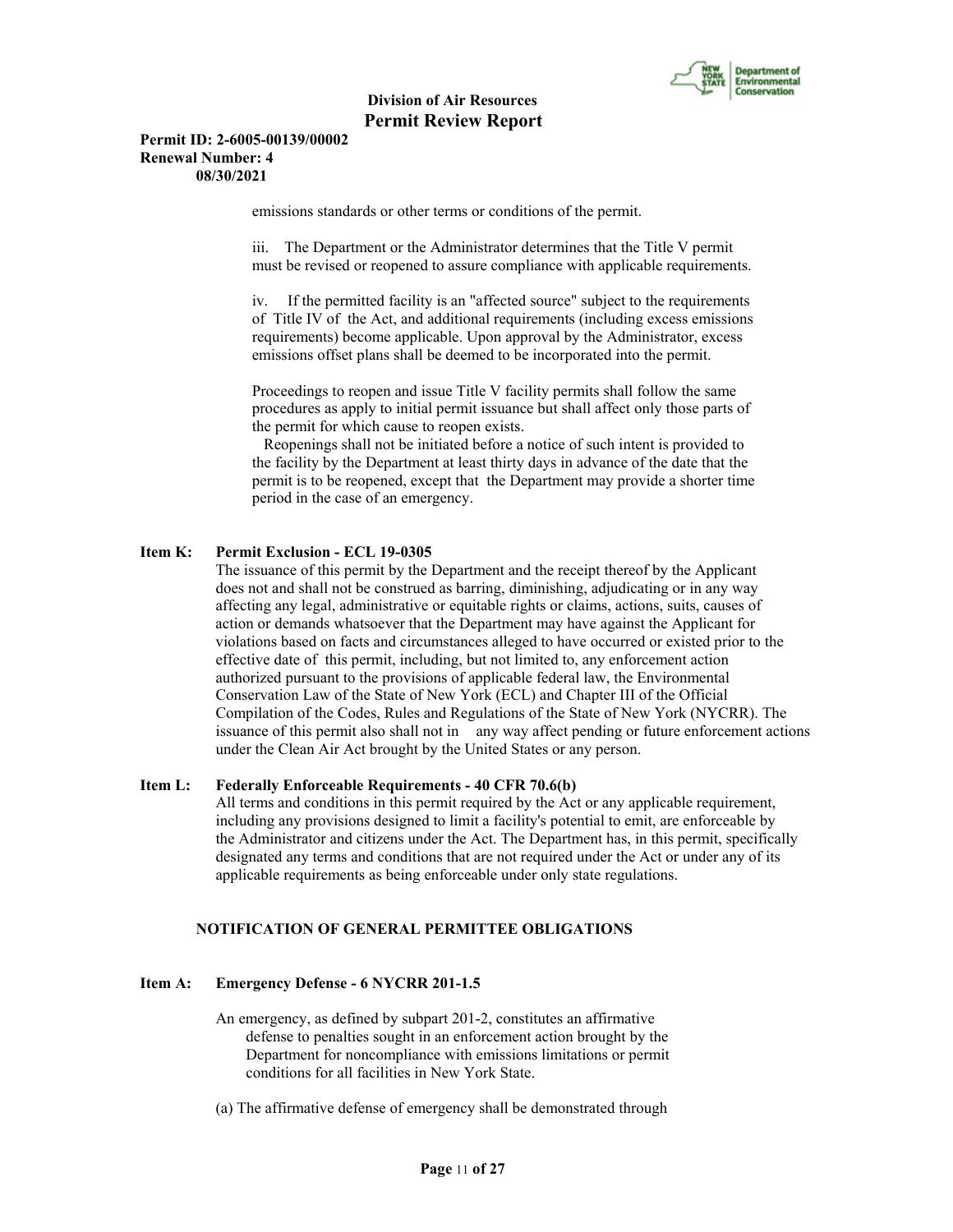

#### **Permit ID: 2-6005-00139/00002 Renewal Number: 4 08/30/2021**

 properly signed, contemporaneous operating logs, or other relevant evidence that:

 (1) An emergency occurred and that the facility owner or operator can identify the cause(s) of the emergency; (2) The equipment at the permitted facility causing the emergency was at the time being properly operated and maintained; (3) During the period of the emergency the facility owner or operator took all reasonable steps to minimize levels of emissions that exceeded the emission standards, or other requirements in the permit; and

 (4) The facility owner or operator notified the Department within two working days after the event occurred. This notice must contain a description of the emergency, any steps taken to mitigate emissions, and corrective actions taken.

 (b) In any enforcement proceeding, the facility owner or operator seeking to establish the occurrence of an emergency has the burden of proof.

 (c) This provision is in addition to any emergency or upset provision contained in any applicable requirement. item\_02

# **Item B: General Provisions for State Enforceable Permit Terms and Condition - 6 NYCRR Part 201-5**

 Any person who owns and/or operates stationary sources shall operate and maintain all emission units and any required emission control devices in compliance with all applicable Parts of this Chapter and existing laws, and shall operate the facility in accordance with all criteria, emission limits, terms, conditions, and standards in this permit. Failure of such person to properly operate and maintain the effectiveness of such emission units and emission control devices may be sufficient reason for the Department to revoke or deny a permit.

 The owner or operator of the permitted facility must maintain all required records on-site for a period of five years and make them available to representatives of the Department upon request. Department representatives must be granted access to any facility regulated by this Subpart, during normal operating hours, for the purpose of determining compliance with this and any other state and federal air pollution control requirements, regulations or law.

| Location<br>Facility/EU/EP/Process/ES | <b>Regulation</b> | Condition | <b>Short Description</b>                                                           |
|---------------------------------------|-------------------|-----------|------------------------------------------------------------------------------------|
| <b>FACTLITY</b>                       | ECL 19-0301       | 37        | Powers and Duties of<br>the Department with<br>respect to air<br>pollution control |
| <b>FACTLITY</b>                       | 40CFR 68          | 18        | Chemical accident<br>prevention provisions                                         |
| FACTIJTY                              | $40CFR$ $82-F$    | 19        | Protection of                                                                      |

#### **Regulatory Analysis**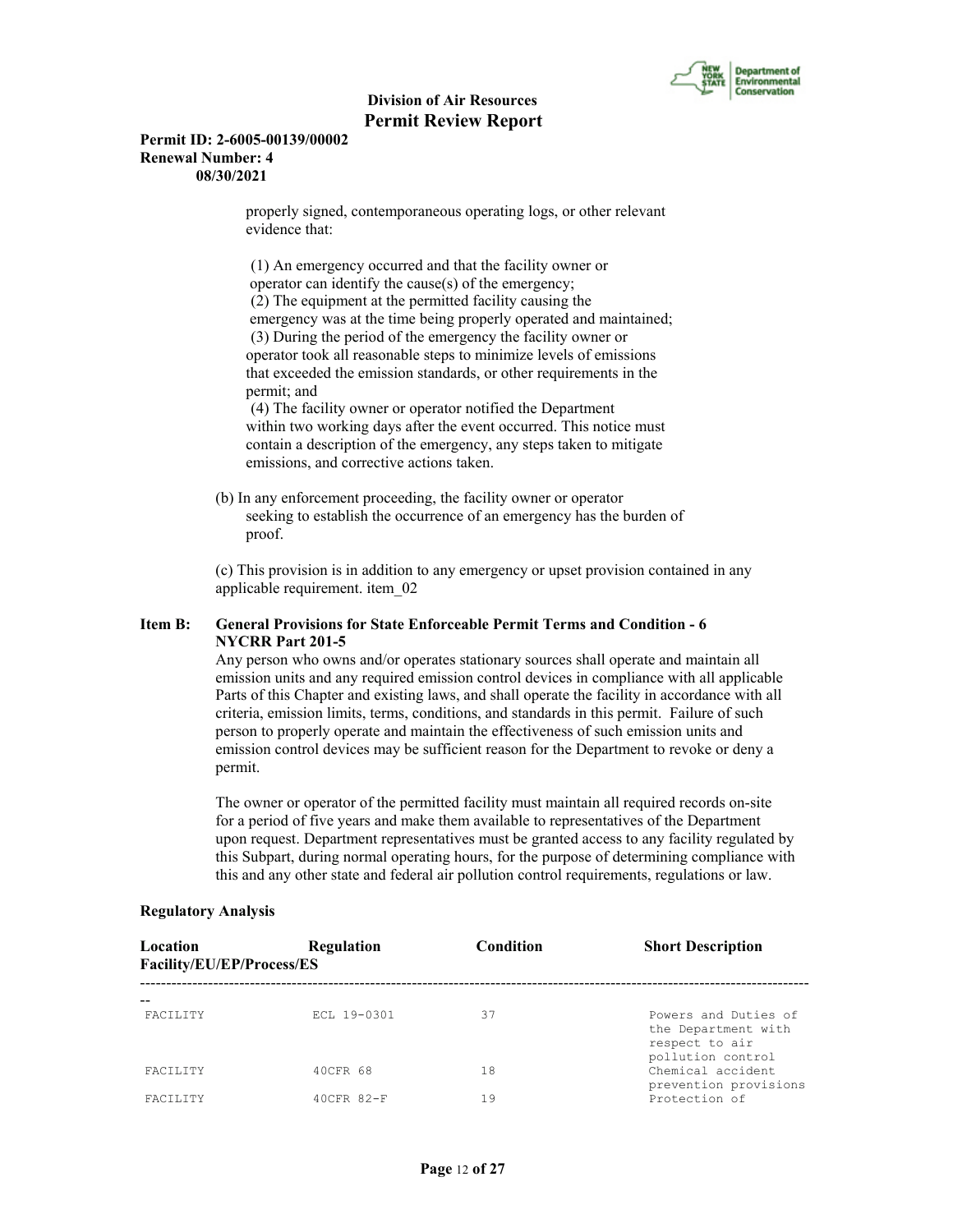

# **Permit ID: 2-6005-00139/00002 Renewal Number: 4 08/30/2021**

|          |                                 |              | recycling and<br>emissions reduction         |
|----------|---------------------------------|--------------|----------------------------------------------|
| FACILITY | 6NYCRR 200.6                    | $\mathbf{1}$ | Acceptable ambient                           |
|          |                                 |              | air quality.                                 |
| FACILITY | 6NYCRR 200.7                    | 10           | Maintenance of                               |
| FACILITY | 6NYCRR 201-1.4                  | 38           | equipment.<br>Unavoidable                    |
|          |                                 |              | noncompliance and                            |
|          |                                 |              | violations                                   |
| FACILITY | 6NYCRR 201-1.7                  | 11           | Recycling and Salvage                        |
| FACILITY | 6NYCRR 201-1.8                  | 12           | Prohibition of                               |
|          |                                 |              | reintroduction of<br>collected               |
|          |                                 |              | contaminants to the                          |
|          |                                 |              | air                                          |
| FACILITY | $6NYCRR 201-3.2(a)$             | 13           | Exempt Activities -                          |
|          |                                 |              | Proof of eligibility                         |
| FACILITY | $6NYCRR 201-3.2(c)$             | 20           | Exempt Activities -                          |
| FACILITY | $6NYCRR 201-3.3(a)$             | 14           | exempt activity list<br>Trivial Activities - |
|          |                                 |              | proof of eligibility                         |
| FACILITY | 6NYCRR 201-6                    | 21, 31, 32   | Title V Permits and                          |
|          |                                 |              | the Associated Permit                        |
| FACILITY |                                 |              | Conditions<br>General Conditions -           |
|          | $6NYCRR$ $201-6.4$ (a) (4)      | 15           | Requirement to                               |
|          |                                 |              | Provide Information                          |
| FACILITY | $6NYCRR 201-6.4(a) (7)$         | 2            | General Conditions -                         |
|          |                                 |              | Fees                                         |
| FACILITY | $6NYCRR 201-6.4(a)$ (8)         | 16           | General Conditions -                         |
| FACILITY | $6NYCRR 201-6.4(c)$             | 3            | Right to Inspect<br>Recordkeeping and        |
|          |                                 |              | Reporting of                                 |
|          |                                 |              | Compliance Monitoring                        |
| FACILITY | $6NYCRR$ $201-6.4(c)$ (2)       | 4            | Records of                                   |
|          |                                 |              | Monitoring, Sampling                         |
|          |                                 |              | and Measurement                              |
| FACILITY | 6NYCRR 201-<br>$6.4(c)$ (3) (ii | 5            | Reporting<br>Requirements -                  |
|          |                                 |              | Deviations and                               |
|          |                                 |              | Noncompliance                                |
| FACILITY | $6NYCRR 201-6.4(d) (4)$         | 22           | Compliance Schedules                         |
|          |                                 |              | - Progress Reports                           |
| FACILITY | $6NYCRR 201-6.4(e)$             | 6            | Compliance                                   |
| FACILITY | $6NYCRR 201-6.4(f)$             | 23           | Certification<br>Operational                 |
|          |                                 |              | Flexibility                                  |
| FACILITY | $6NYCRR 201-6.4(q)$             | 24           | Permit Shield                                |
| FACILITY | 6NYCRR 202-1.1                  | 17           | Required emissions                           |
|          | 6NYCRR 202-2.1                  | 7            | tests.<br>Emission Statements -              |
| FACILITY |                                 |              | Applicability                                |
| FACILITY | 6NYCRR 202-2.5                  | 8            | Emission Statements -                        |
|          |                                 |              | record keeping                               |
|          |                                 |              | requirements.                                |
| FACILITY | 6NYCRR 211.1                    | 39           | General Prohibitions<br>- air pollution      |
|          |                                 |              | prohibited                                   |
| FACILITY | 6NYCRR 211.2                    | 25           | General Prohibitions                         |
|          |                                 |              | - visible emissions                          |
|          |                                 |              | limited.                                     |
| FACILITY | 6NYCRR 215.2                    | 9            | Open Fires -                                 |
| FACILITY | 6NYCRR 225-1.2(d)               | 26           | Prohibitions<br>Sulfur-in-Fuel               |
|          |                                 |              |                                              |

| Stratospheric Ozone -                     |
|-------------------------------------------|
| recycling and                             |
| emissions reduction                       |
|                                           |
| Acceptable ambient                        |
| air quality.                              |
| Maintenance of                            |
| equipment.                                |
|                                           |
| Unavoidable                               |
| noncompliance and                         |
| violations                                |
|                                           |
| Recycling and Salvage                     |
| Prohibition of                            |
| reintroduction of                         |
|                                           |
| collected                                 |
| contaminants to the                       |
| air                                       |
| Exempt Activities -                       |
|                                           |
| Proof of eligibility                      |
| Exempt Activities -                       |
| exempt activity list                      |
|                                           |
| Trivial Activities -                      |
| proof of eligibility                      |
| Title V Permits and                       |
|                                           |
| the Associated Permit                     |
| Conditions                                |
| General Conditions                        |
| Requirement to                            |
|                                           |
| Provide Information<br>General Conditions |
|                                           |
| Fees                                      |
|                                           |
| General Conditions                        |
| Right to Inspect                          |
| Recordkeeping and                         |
|                                           |
| Reporting of                              |
| Compliance Monitoring                     |
| Records of                                |
| Monitoring, Sampling                      |
|                                           |
| and Measurement                           |
| Reporting                                 |
| Requirements -                            |
|                                           |
| Deviations and                            |
| Noncompliance                             |
| Compliance Schedules                      |
| - Progress Reports                        |
|                                           |
| Compliance                                |
| Certification                             |
| Operational                               |
|                                           |
| Flexibility                               |
| Permit Shield                             |
| Required emissions                        |
|                                           |
| tests.                                    |
| Emission Statements                       |
| Applicability                             |
| Emission Statements                       |
|                                           |
| record keeping                            |
| requirements.                             |
| General Prohibitions                      |
|                                           |
| - air pollution                           |
| prohibited                                |
| General Prohibitions                      |
| - visible emissions                       |
|                                           |
| limited.                                  |
| Open Fires                                |
| Prohibitions                              |
| $Sulfinr-in-Fuel$                         |
|                                           |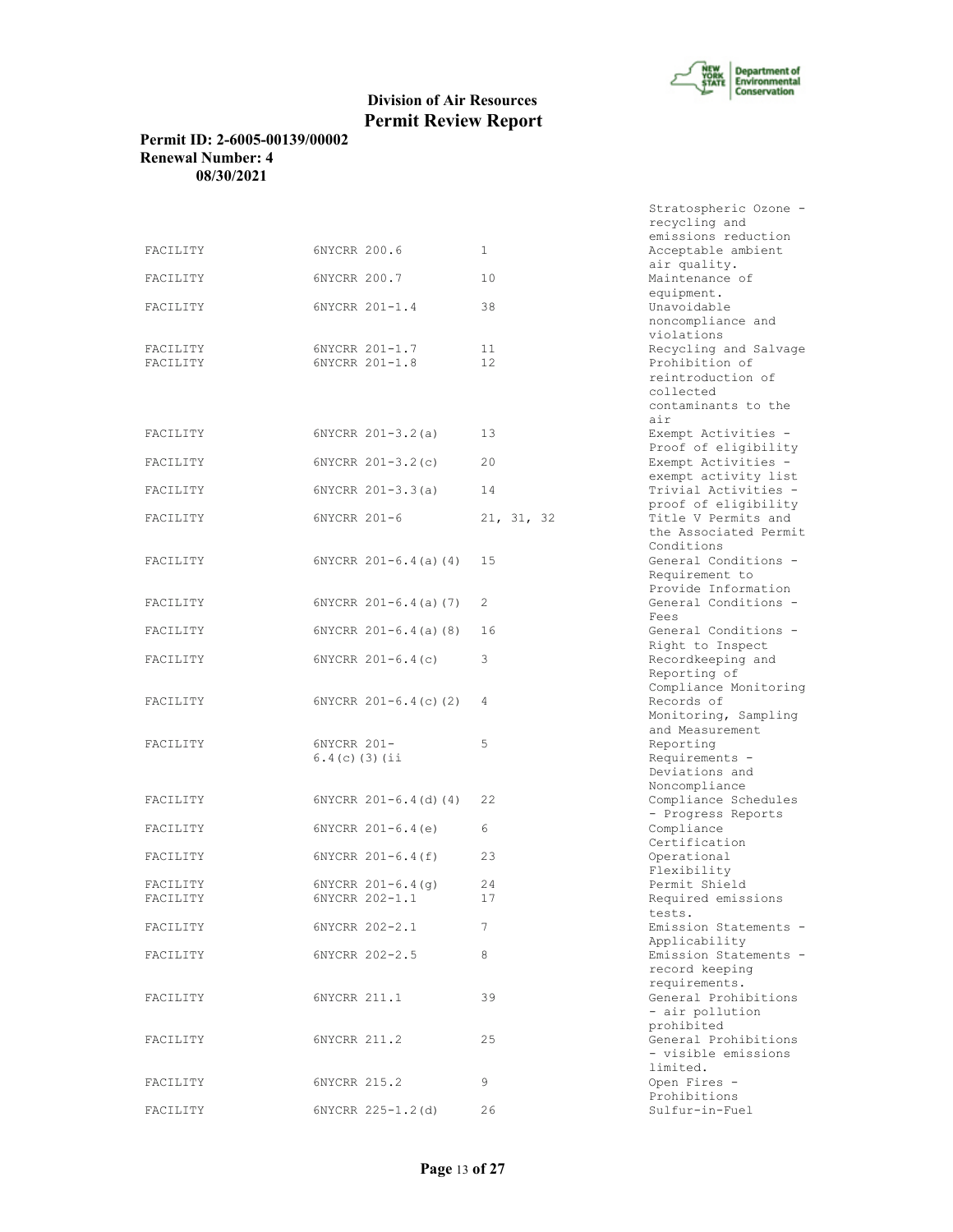

Limitation -

# **Division of Air Resources Permit Review Report**

### **Permit ID: 2-6005-00139/00002 Renewal Number: 4 08/30/2021**

|                       |                              |     | Distillate Oil       |
|-----------------------|------------------------------|-----|----------------------|
| FACILITY              | 6NYCRR 227.2(b)(1)           | 30  | Particulate          |
|                       |                              |     | emissions.           |
| $U -$                 | $6NYCRR 227 - 1.3(a)$        | 34  | Particulate Emission |
| 00001/00001/020/00001 |                              |     | Standards            |
| $U -$                 | $6NYCRR$ $227-1.3(c)$        | 35  | Annual Tune-up       |
| 00001/00001/020/00001 |                              |     | Requirement          |
| $U -$                 | $6NYCRR 227 - 1.4(a)$        | 36  | Opacity Standard     |
| 00001/00001/020/00001 |                              |     |                      |
| FACILITY              | $6NYCRR$ $227-2.4$ (b) $(1)$ | 27  | Emission limits.     |
| $U -$                 | $6NYCRR$ $227-2.4(b) (1)$    | 33  | Emission limits.     |
| 00001/00001/001/00001 |                              |     |                      |
| <b>FACTLITY</b>       | $6NYCRR$ $227-2.6(a)$        | 2.8 | Applicable testing   |
|                       |                              |     | and/or monitoring    |
|                       |                              |     | requirements.        |
| <b>FACTLITY</b>       | $6NYCRR$ 227-2.6(c)          | 29  | Stack Test           |
|                       |                              |     | Requirements.        |

# **Applicability Discussion:**

Mandatory Requirements: The following facility-wide regulations are included in all Title V permits:

# ECL 19-0301

This section of the Environmental Conservation Law establishes the powers and duties assigned to the Department with regard to administering the air pollution control program for New York State.

### 6 NYCRR 200.6

Acceptable ambient air quality - prohibits contravention of ambient air quality standards without mitigating measures

#### 6 NYCRR 200.7

Anyone owning or operating an air contamination source which is equipped with an emission control device must operate the control consistent with ordinary and necessary practices, standards and procedures, as per manufacturer's specifications and keep it in a satisfactory state of maintenance and repair so that it operates effectively

#### 6 NYCRR 201-1.4

This regulation specifies the actions and recordkeeping and reporting requirements for any violation of an applicable state enforceable emission standard that results from a necessary scheduled equipment maintenance, start-up, shutdown, malfunction or upset in the event that these are unavoidable.

#### 6 NYCRR 201-1.7

Requires the recycle and salvage of collected air contaminants where practical

#### 6 NYCRR 201-1.8

Prohibits the reintroduction of collected air contaminants to the outside air

#### 6 NYCRR 201-3.2 (a)

An owner and/or operator of an exempt emission source or unit may be required to certify that it operates within the specific criteria described in this Subpart. All required records must be maintained on-site for a period of 5 years and made available to department representatives upon request. In addition, department representatives must be granted access to any facility which contains exempt emission sources or units, during normal operating hours, for the purpose of determining compliance with this and any other state and federal air pollution control requirements, regulations, or law.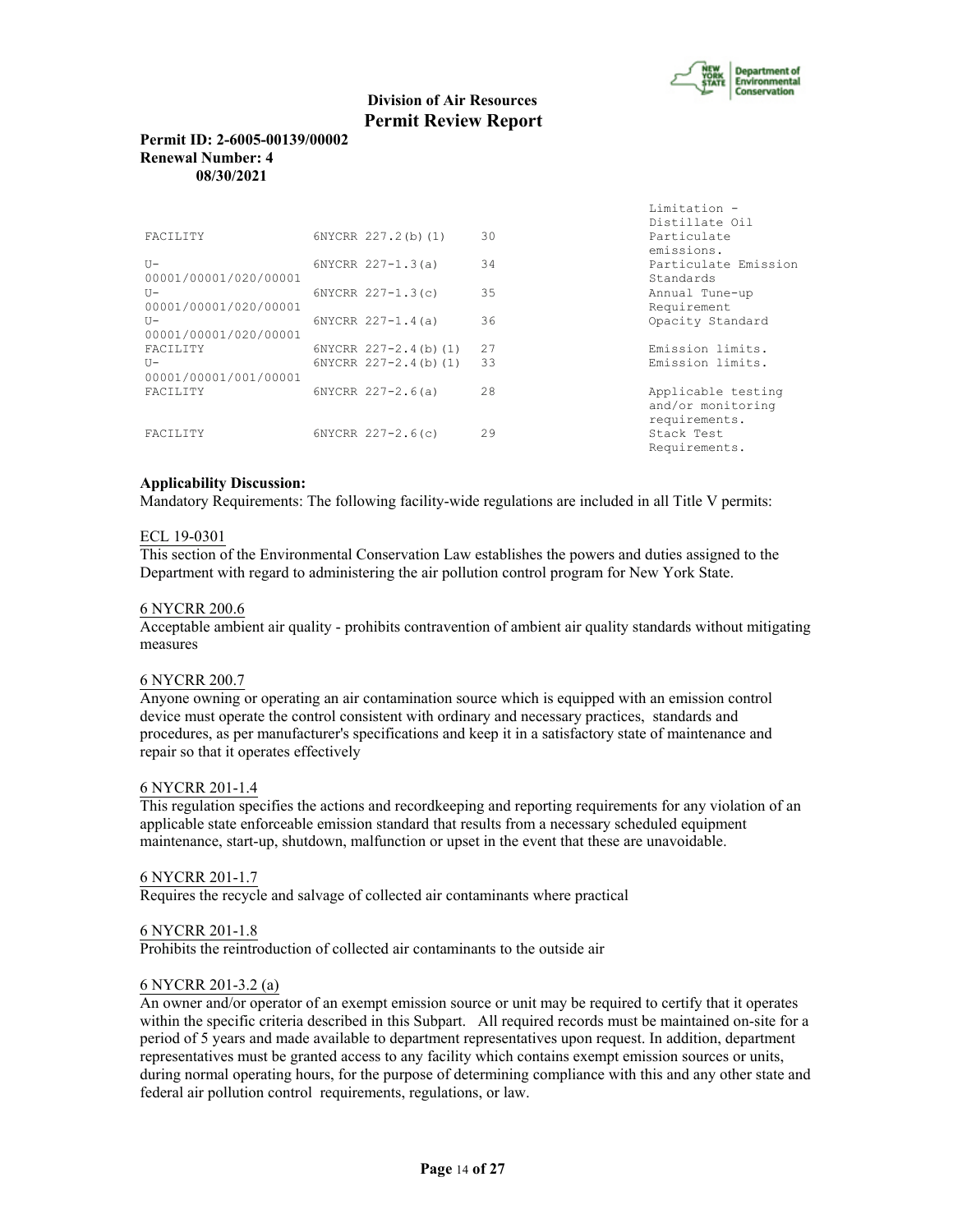

# **Permit ID: 2-6005-00139/00002 Renewal Number: 4 08/30/2021**

#### 6 NYCRR 201-3.3 (a)

The owner and/or operator of a trivial emission source or unit may be required to certify that it operates within the specific criteria described in this Subpart. All required records must be maintained on-site for a period of 5 years and made available to department representatives upon request. In addition, department representatives must be granted access to any facility which contains trivial emission sources or units subject to this Subpart, during normal operating hours, for the purpose of determining compliance with this and any other state and federal air pollution control requirements, regulations, or law.

#### 6 NYCRR Subpart 201-6

This regulation applies to those terms and conditions which are subject to Title V permitting. It establishes the applicability criteria for Title V permits, the information to be included in all Title V permit applications as well as the permit content and terms of permit issuance. This rule also specifies the compliance, monitoring, recordkeeping, reporting, fee, and procedural requirements that need to be met to obtain a Title V permit, modify the permit and demonstrate conformity with applicable requirements as listed in the Title V permit. For permitting purposes, this rule specifies the need to identify and describe all emission units, processes and products in the permit application as well as providing the Department the authority to include this and any other information that it deems necessary to determine the compliance status of the facility.

#### 6 NYCRR 201-6.4 (a) (4)

This mandatory requirement applies to all Title V facilities. It requires the permittee to provide information that the Department may request in writing, within a reasonable time, in order to determine whether cause exists for modifying, revoking and reissuing, or terminating the permit or to determine compliance with the permit. The request may include copies of records required to be kept by the permit.

#### 6 NYCRR 201-6.4 (a) (7)

 This is a mandatory condition that requires the owner or operator of a facility subject to Title V requirements to pay all applicable fees associated with the emissions from their facility.

#### 6 NYCRR 201-6.4 (a) (8)

This is a mandatory condition for all facilities subject to Title V requirements. It allows the Department to inspect the facility to determine compliance with this permit, including copying records, sampling and monitoring, as necessary.

#### 6 NYCRR 201-6.4 (c)

This requirement specifies, in general terms, what information must be contained in any required compliance monitoring records and reports. This includes the date, time and place of any sampling, measurements and analyses; who performed the analyses; analytical techniques and methods used as well as any required QA/QC procedures; results of the analyses; the operating conditions at the time of sampling or measurement and the identification of any permit deviations. All such reports must also be certified by the designated responsible official of the facility.

#### 6 NYCRR 201-6.4 (c) (2)

This requirement specifies that all compliance monitoring and recordkeeping is to be conducted according to the terms and conditions of the permit and follow all QA requirements found in applicable regulations. It also requires monitoring records and supporting information to be retained for at least 5 years from the time of sampling, measurement, report or application. Support information is defined as including all calibration and maintenance records and all original strip-chart recordings for continuous monitoring instrumentation, and copies of all reports required by the permit.

# 6 NYCRR 201-6.4 (c) (3) (ii)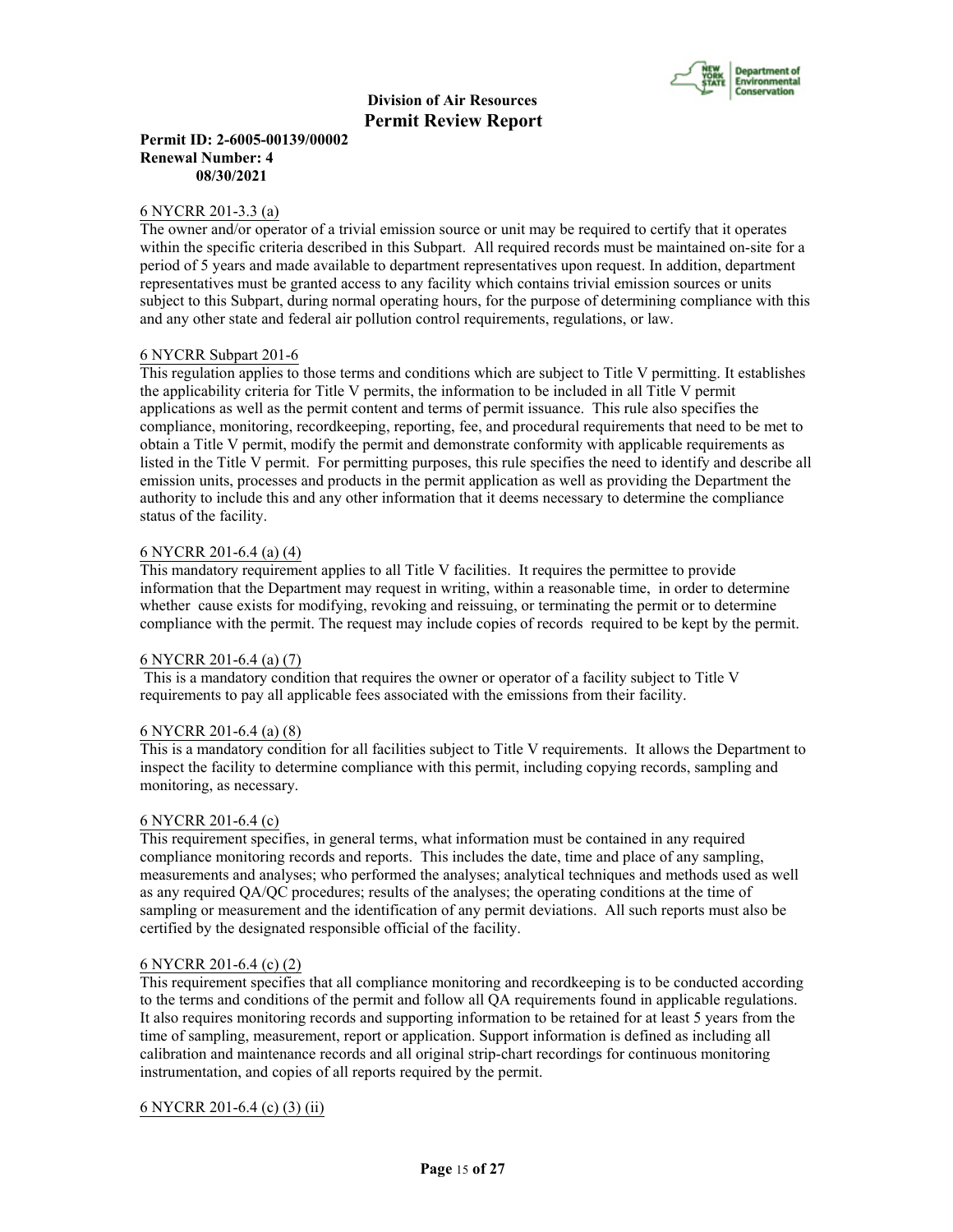

#### **Permit ID: 2-6005-00139/00002 Renewal Number: 4 08/30/2021**

This regulation specifies any reporting requirements incorporated into the permit must include provisions regarding the notification and reporting of permit deviations and incidences of noncompliance stating the probable cause of such deviations, and any corrective actions or preventive measures taken.

### 6 NYCRR 201-6.4 (d) (4)

This condition applies to every Title V facility subject to a compliance schedule. It requires that reports, detailing the status of progress on achieving compliance with emission standards, be submitted semiannually.

# 6 NYCRR 201-6.4 (e)

Sets forth the general requirements for compliance certification content; specifies an annual submittal frequency; and identifies the EPA and appropriate regional office address where the reports are to be sent.

# 6 NYCRR 201-6.4 (g)

Permit Exclusion Provisions - specifies those actions, such as administrative orders, suits, claims for natural resource damages, etc that are not affected by the federally enforceable portion of the permit, unless they are specifically addressed by it.

# 6 NYCRR 202-1.1

This regulation allows the department the discretion to require an emission test for the purpose of determining compliance. Furthermore, the cost of the test, including the preparation of the report are to be borne by the owner/operator of the source.

#### 6 NYCRR 202-2.1

Requires that emission statements shall be submitted on or before April 15th each year for emissions of the previous calENDar year.

#### 6 NYCRR 202-2.5

This rule specifies that each facility required to submit an emission statement must retain a copy of the statement and supporting documentation for at least 5 years and must make the information available to department representatives.

#### 6 NYCRR 211.2

This regulation limits opacity from sources to less than or equal to 20 percent (six minute average) except for one continuous six-minute period per hour of not more than 57 percent opacity.

#### 6 NYCRR 215.2

Except as allowed by section 215.3 of 6 NYCRR Part 215, no person shall burn, cause, suffer, allow or permit the burning of any materials in an open fire.

#### 40 CFR Part 68

This Part lists the regulated substances and there applicability thresholds and sets the requirements for stationary sources concerning the prevention of accidental releases of these substances.

### 40 CFR Part 82, Subpart F

Subpart F requires the reduction of emissions of class I and class II refrigerants to the lowest achievable level during the service, maintenance, repair, and disposal of appliances in accordance with section 608 of the Clean Air Act AmENDments of 1990. This subpart applies to any person servicing, maintaining, or repairing appliances except for motor vehicle air conditioners. It also applies to persons disposing of appliances, including motor vehicle air conditioners, refrigerant reclaimers, appliance owners, and manufacturers of appliances and recycling and recovery equipment. Those individuals, operations, or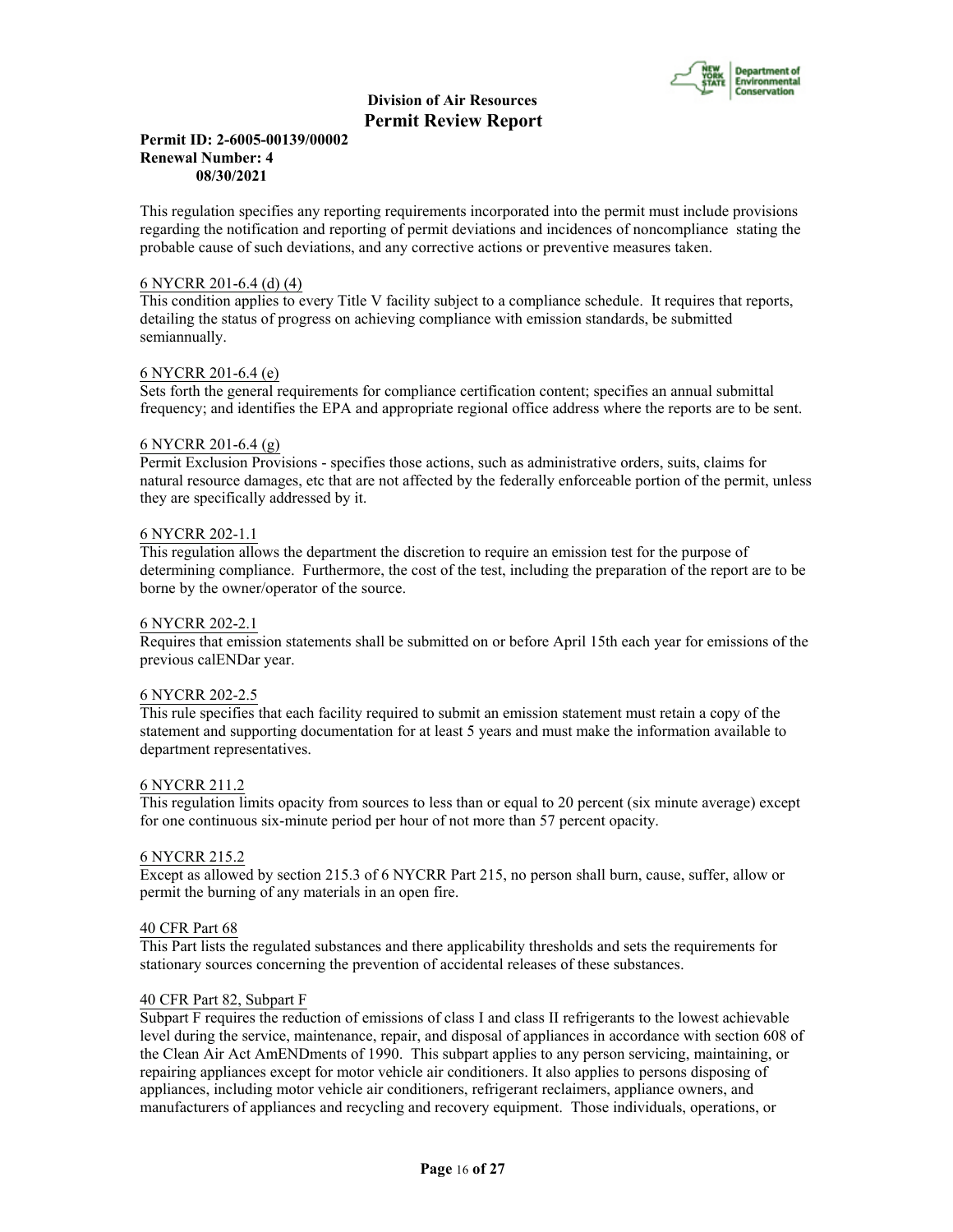

# **Permit ID: 2-6005-00139/00002 Renewal Number: 4 08/30/2021**

activities affected by this rule, may be required to comply with specified disposal, recycling, or recovery practices, leak repair practices, recordkeeping and/or technician certification requirements.

#### **Facility Specific Requirements**

In addition to Title V, PARKCHESTER SOUTH CONDOMINIUM has been determined to be subject to the following regulations:

### 6 NYCRR 201-3.2 (c)

This section lists the specific activities which may be exempt from the permitting provisions of this Part.

# 6 NYCRR 201-6.4 (f)

This section describes the potential for certain operational changes to be made by the facility owner or operator without first obtaining a permit modification. Changes made pursuant to this provision must meet all of the criteria described in this section to qualify for consideration as operational flexibility. The Department reserves the right to require the facility owner or operator to obtain a permit modification prior to making any changes at the facility pursuant to this section.

# 6 NYCRR 211.1

This regulation requires that no person shall cause or allow emissions of air contaminants to the outdoor atmosphere of such quantity, characteristic or duration which are injurious to human, plant or animal life or to property, or which unreasonably interfere with the comfortable enjoyment of life or property.

# 6 NYCRR 225-1.2 (d)

This subdivision sets the sulfur-in-fuel limitation for distillate oil fired emission sources throughout the State.

#### 6 NYCRR 227.2 (b) (1)

This regulation is from the 1972 version of Part 227 and still remains as part of New York's SIP. The rule establishes a particulate limit of 0.10 lbs/mmBtu based on a 2 hour average emission for any oil fired stationary combustion installation.

# 6 NYCRR 227-1.3 (a)

This subdivision sets the particulate matter emission standards for subject stationary combustion installations.

# 6 NYCRR 227-1.3 (c)

This subdivision requires that all stationary combustion installations subject to this subpart perform an annual tune-up.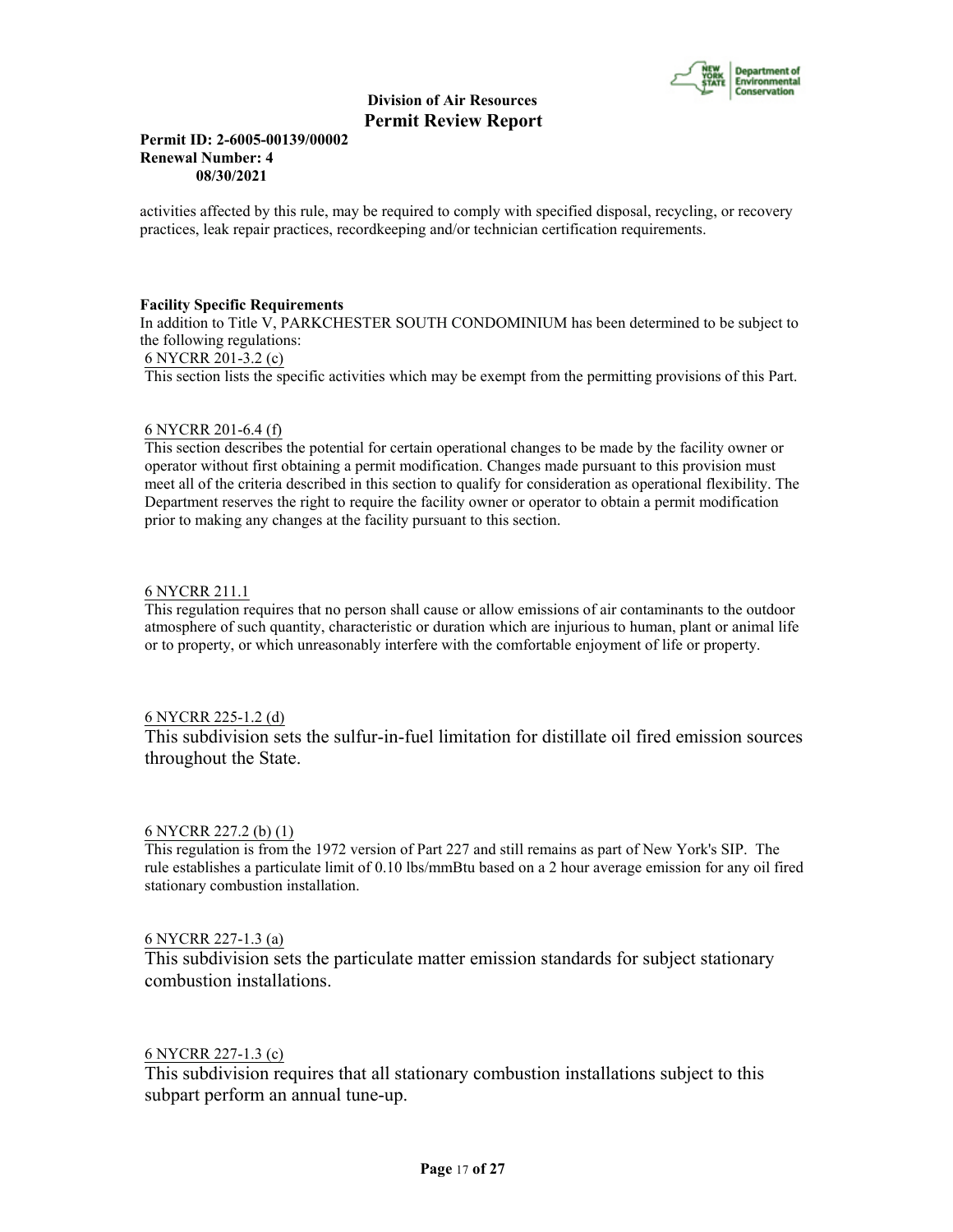

**Permit ID: 2-6005-00139/00002 Renewal Number: 4 08/30/2021**

6 NYCRR 227-1.4 (a) This subdivisions sets the opacity standard for subject stationary combustion installations.

6 NYCRR 227-2.4 (b) (1) NOx emission limits for large boilers.

# 6 NYCRR 227-2.6 (a)

Applicable testing and/or monitoring requirements for emission sources subject to NOx RACT.

# 6 NYCRR 227-2.6 (c)

This regulation is a SIP regulation. This citation is for stack test requirements. The owner or operator of the facility is required to test for NOx emission and follow monitoring and reporting requirements. The stack testing for NOx emission requires the facility to:

(1) submit a compliance test protocol to the department for approval at least 30 days prior to emission testing. The condition of the testing and the locations of the sampling devices must be acceptable to the department; and

(2) Utilize procedures set forth in 40 CFR Part 60, Appendix A or any other method acceptable to the department and EPA for determining compliance with the appropriate NOx limit in section 227-2.4 of this Subpart, and shall follow the procedures set forth in Part 202 of this Title.

(i) For large and mid-size boilers, utilize Method 7, 7E, or 19 from 40 CFR Part 60, Appendix A or another reference method approved by the department.

(ii) For simple cycle combustion turbines, utilize Method 20 from 40 CFR Part 60, Appendix A or another reference method approved by the department.

(iii) For combined cycle combustion turbines, utilize Method 7, 7E, or 19 from 40 CFR Part 60, appendix A or another reference method approved by the department.

(iv) For internal combustion engines, utilize Method 7, 7E or 19 from 40 CFR Part 60, Appendix A or another reference method approved by the department.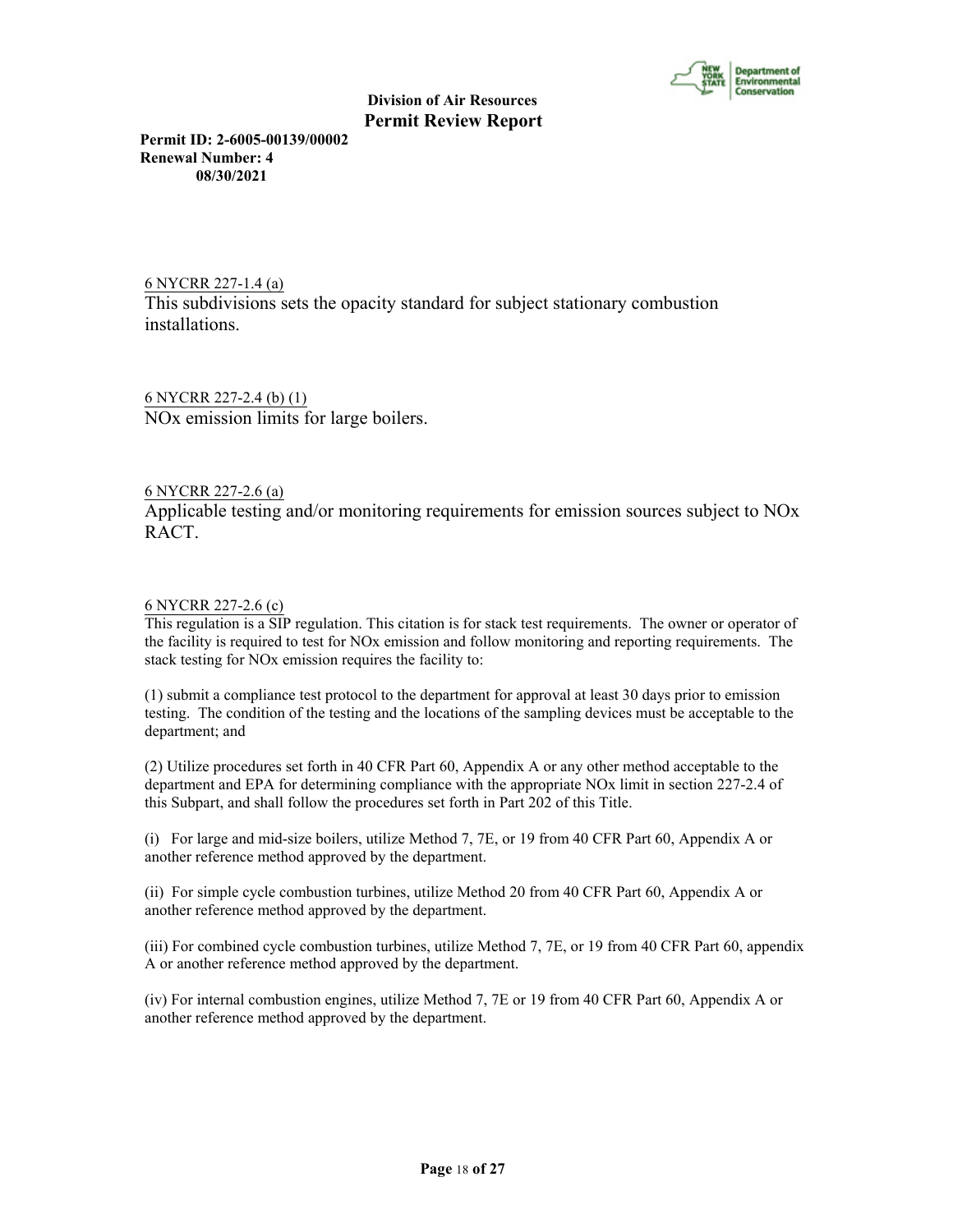

**Permit ID: 2-6005-00139/00002 Renewal Number: 4 08/30/2021**

**Non Applicability Analysis List of non-applicable rules and regulations:**

| Location<br>Facility/EU/EP/Process/ES | Regulation       | <b>Short Description</b>             |  |
|---------------------------------------|------------------|--------------------------------------|--|
| FACILITY                              | 40 CFR 52.21 (i) | Best Available Control<br>Technology |  |

Reason: The facility has converted the existing four (4) Foster Wheeler Type D boilers' secondary fuel type from # 6 fuel oil (residual) to # 2 fuel oil (ULSD - ultra low-sulfur distillate with a limit of 0.0015 % sulfur content by weight). Natural gas will remain as the primary fuel source for these four boilers. As a result, this will reduce the Sulfur Dioxide emissions from 130 tpy to  $< 25$  tpy. With this fuel oil conversion to ULSD, Parkchester will not be considered a Major Facility for SO2 emission, since their potential to emit will be below the threshold of 25 tons/year for sulfur dioxide.

Therefore; 40 CFR 52-A.21, Prevention of Significant Deterioration for Sulfur Dioxide is not applicable to Parkchester South Condominium because the facility will no longer use # 6 residual fuel oil with a sulfur limit of 0.30% by weight, instead the facility will use ULSD (Ultra Low Sulfur Distillate) with a sulfur limit of 0.0015% by weight.

FACILITY 6 NYCRR Subpart 231-2 New Source Review in Nonattainment Areas and Ozone Transport Region

Reason: The facility has converted the existing four (4) Foster Wheeler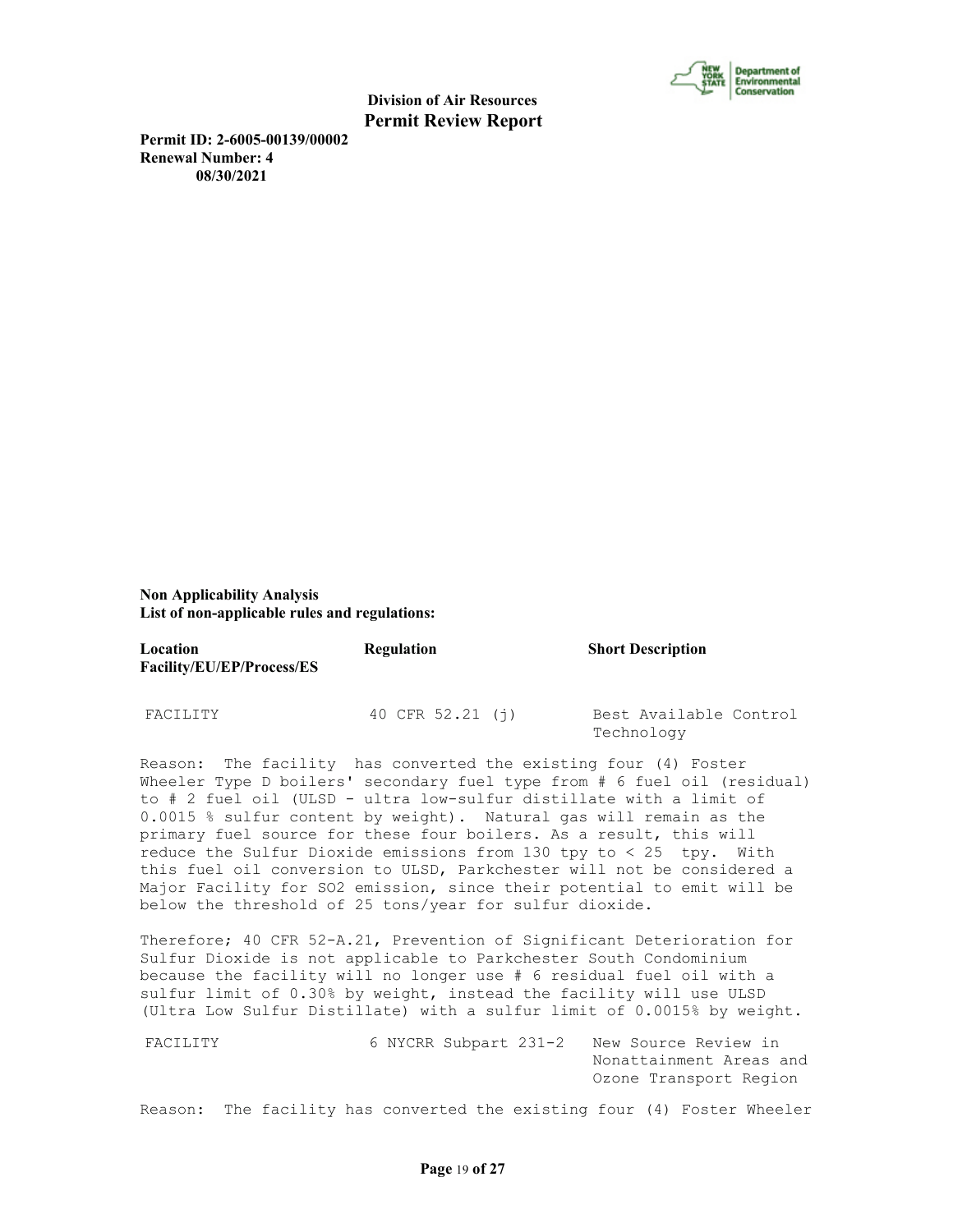

# **Permit ID: 2-6005-00139/00002 Renewal Number: 4 08/30/2021**

Type D boilers' secondary fuel type from # 6 fuel oil (residual) to # 2 fuel oil (ULSD - ultra low-sulfur distillate with a limit of 0.0015 % sulfur content by weight). Natural gas will remain as the primary fuel source for these four boilers. As a result, this will reduce the Sulfur Dioxide emissions from 130 tpy to  $< 25$  tpy.

The start-up date for the first boiler (Emission Source 00001) on #2 ULSD fuel oil was 7/29/2019 and all four boilers were running on #2 ULSD fuel oil by 10/21/2019 with a maximum heat input of 133 MM Btu/hr for each boiler after the convesrion.

The facility has reclassifying the four existing Foster Wheeler Type D boilers from mid-size (99 MM Btu/hr) to large boilers (133 MM btu/hr). With the replacement of the oil guns (2 on each boiler), each of these four boiler have a maximum design capacity of 133 MM Btu/hr, so the boilers are re-classified from 99 MM Btu/hr to 133 MM Btu/hr each. As a result, the NOx RACT emission limit has changeed from 0.20 lbs/ MM Btu to 0.15 lbs/MM Btu. Also, the NOx emissions equation cap of 0.15 lbs/MM Btu is the new NOx RACT for the large boilers operating on natural gas (Process 001) and # 2 ULSD fuel oil (Process 020). Hence, the maximum annual usage of #2 ULSD fuel oil will not be exceeding 31% of the total annual fuel consumption, on a BTU basis will be amended.

New Source Review is not applicable because the facility and these boilers have been in existence since 1939 and there are no increase in actual NOx emissions, but a decrease from 243 tpy to 66 tpy. Also, the facility must comply with a lower NOx RACT of 0.15 lbs/MM Btu and not 0.20 lbs/MM Btu.

Therefore, New Source Review, 6 NYCRR 231-2 is not applicable to this facility for the above reasons.

NOTE: Non-applicability determinations are cited as a permit condition under 6 NYCRR Part  $201-6.4$  (q). This information is optional and provided only if the applicant is seeking to obtain formal confirmation, within an issued Title V permit, that specified activities are not subject to the listed federal applicable or state only requirement. The applicant is seeking to obtain verification that a requirement does not apply for the stated reason(s) and the Department has agreed to include the non-applicability determination in the issued Title V permit which in turn provides a shield against any potential enforcement action.

#### **Compliance Certification**

**Summary of monitoring activities at PARKCHESTER SOUTH CONDOMINIUM:**

| Location<br>Facility/EU/EP/Process/ES | Cond No. |                                             | <b>Type of Monitoring</b> |  |
|---------------------------------------|----------|---------------------------------------------|---------------------------|--|
|                                       |          |                                             |                           |  |
| <b>FACTLITY</b>                       | 2.0      | work practice involving specific operations |                           |  |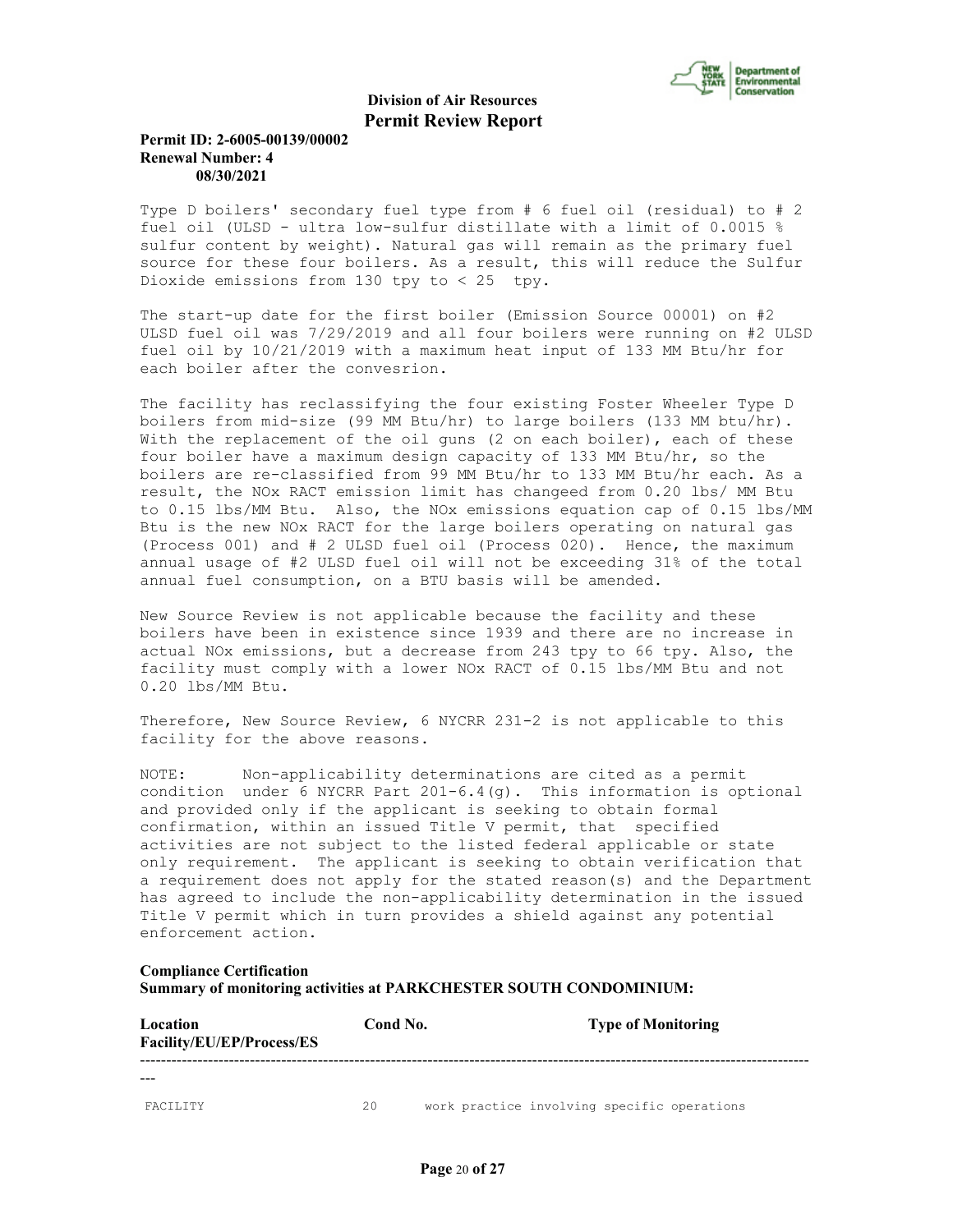

### **Permit ID: 2-6005-00139/00002 Renewal Number: 4 08/30/2021**

| <b>FACTLITY</b>         | 5   | record keeping/maintenance procedures              |
|-------------------------|-----|----------------------------------------------------|
| <b>FACTLITY</b>         | 6   | record keeping/maintenance procedures              |
| <b>FACTLITY</b>         |     | record keeping/maintenance procedures              |
| <b>FACTLITY</b>         | 2.6 | work practice involving specific operations        |
| <b>FACTLITY</b>         | 30  | intermittent emission testing                      |
| U-00001/00001/020/00001 | 34  | intermittent emission testing                      |
| U-00001/00001/020/00001 | 35  | record keeping/maintenance procedures              |
| U-00001/00001/020/00001 | 36  | monitoring of process or control device parameters |
|                         |     | as surrogate                                       |
| <b>FACTLITY</b>         | 27  | intermittent emission testing                      |
| U-00001/00001/001/00001 | 33  | intermittent emission testing                      |
| <b>FACTLITY</b>         | 2.8 | record keeping/maintenance procedures              |
| <b>FACTLITY</b>         | 29  | record keeping/maintenance procedures              |
|                         |     |                                                    |

----

# **Basis for Monitoring**

This facility is subject to the requirements of Title V. The facility is required, under the provisions of 6 NYCRR Subpart 201-6, to submit semiannual compliance reports and an annual Compliance Certification. In addition to record keeping/maintenance procedures requirements, this facility is required to comply with the following monitoring conditions:

**Condition # 20 for 6 NYCRR 201-3.2 (c):** This is a facility-wide condition for Work Practice Involving Specific Operations for hours per year operation of 500 hours limit for NOx.

This condition lists the specific activities which may be exempt from the permitting provisions of this Part. The facility operates a 115 KW (155 HP) exempt emergency generator (Kohler Mod 100 REZDG) in the Boiler/Heating Plant from NYSDEC permitting in accordance with 6 NYCRR 201-3.1(b) and  $3.2(c)(6)$ . The following exempt generator at the facility is to operate for no more than 500 hours per year:

One 115 KW (155 HP) emergency generator (Kohler Mod 100 REZDG) for protecting servers and communication systems in the Boiler/Heating Plant.

**Condition # 26 for 6 NYCRR 225-1.2 (d):** This is a facility-wide condition. This condition is for Work Practice Involving Specific Operations for Sulfur Dioxide for sulfur content limit of 0.0015 percent by weight. The distillate fuel oil (#2 heating oil) purchase is limited to 0.0015 percent sulfur by weight on or after July 1, 2016. Compliance with this limit will be based on vendor certifications.

This condition sets the sulfur-in-fuel limitation for distillate oil fired emission sources throughout the State.

**Condition # 27 for 6 NYCRR 227-2.4 (b)(1):** This condition is an emission unit level, emission point level, process level and emission source/control level condition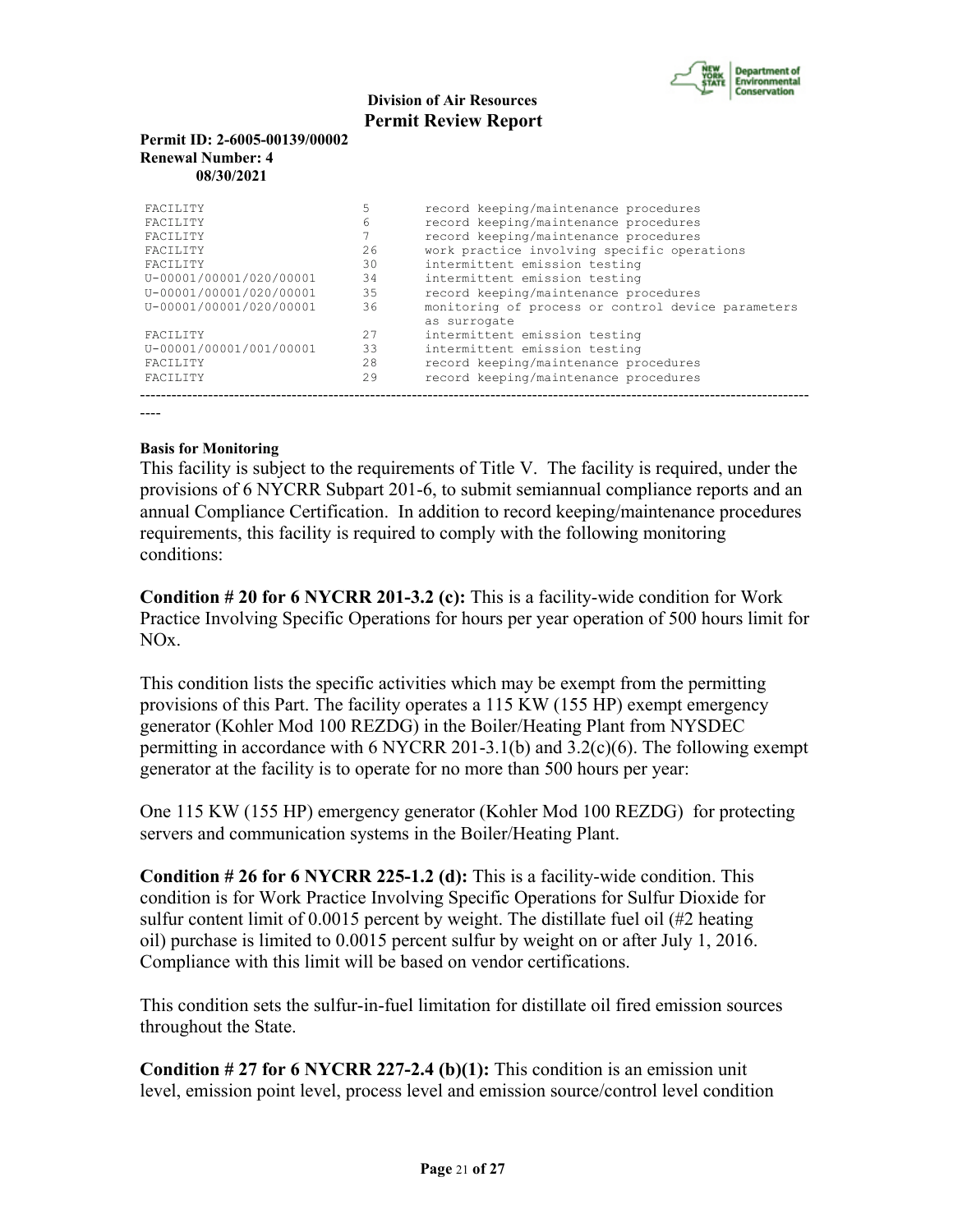

**Permit ID: 2-6005-00139/00002 Renewal Number: 4 08/30/2021**

that applies to Emission Unit: U-00001, Emission Point: 00001, Processes: 001 & 020 and Emission Sources/Controls: 00001, 00002, 00003 & 00004 for Monitoring of Process or Control Device Parameters as Surrogate for Oxides of Nitrogen.

Parkchester South condominium has re-classified the four Foster Wheeler Type D boilers from mid-size boilers (99 MM Btu/hr) to large boilers (133 MM Btu/hr) with the replacement of the new oil guns (2 on each boiler). Parkchester South Condominium is required to perform testing the four large boilers, the four 133 MM Btu/hr each Foster Wheeler Type D boilers (Emission Sources 00001, 00002, 00003 & 00004), to verify the NOx emission limit compliance. A large boiler is a boiler with a maximum heat input capacity greater than 100 million Btu per hour and equal to or less than 250 million Btu per hour. All four boilers operate on natural gas (Process 001) and on #2 fuel oil (Process 020).

On or after July 1, 2014, the owner/operator of large boilers ( $>$  or equal to 100 MM Btu/hr and <250 MM Btu/hr) boilers operating on # distillate fuel oil/natural gas have a new limit of 0.15 pounds of NOx per million Btus under the NOx RACT plan for large boilers. The allowable mass emissions change based on the quantity of Btus combusted. Allowable emissions will be determined by calculating the annual MM Btu combusted using heating value of 139,620 Btu/gal for #2 ULSD fuel oil and 1,050 Btu/scf for natural gas (NG) times the amount of the corresponding fuel, and then comparing that result to the actual corresponding emissions.

Actual corresponding emissions is calculated as the product of the gallons of  $\#2$ ULSD fuel oil, the 139,620 Btu/gal heat value for #2 ULSD fuel oil and the 0.172 lbs NOx/MM Btu for #2 ULSD fuel oil emission factor added to the product of MM SCF natural gas, the 1,050 Btu/SCF heat value and the 0.14 lbs NOx/MM Btu emission factor. Compliance is achieved if the actual NOx emission is < the allowable NOx emission.

Prior to July 1, 2014, emission factors that were measured during the November 17, 2010 stack test will be used to determine the actual NOx emissions from the combustion process.

Emission Factors from the November 17, 2010:

0.15 lbs NOx/MM Btu Allowable

0.14 lbs NOx/MM Btu for natural gas

[24 lbs NOx/1000 gal (as listed in AP-42, Table 1.3-1)] x [1 gal/139,620 Btu] = 0.172 lbs NOx/MM Btu for #2 ULSD fuel oil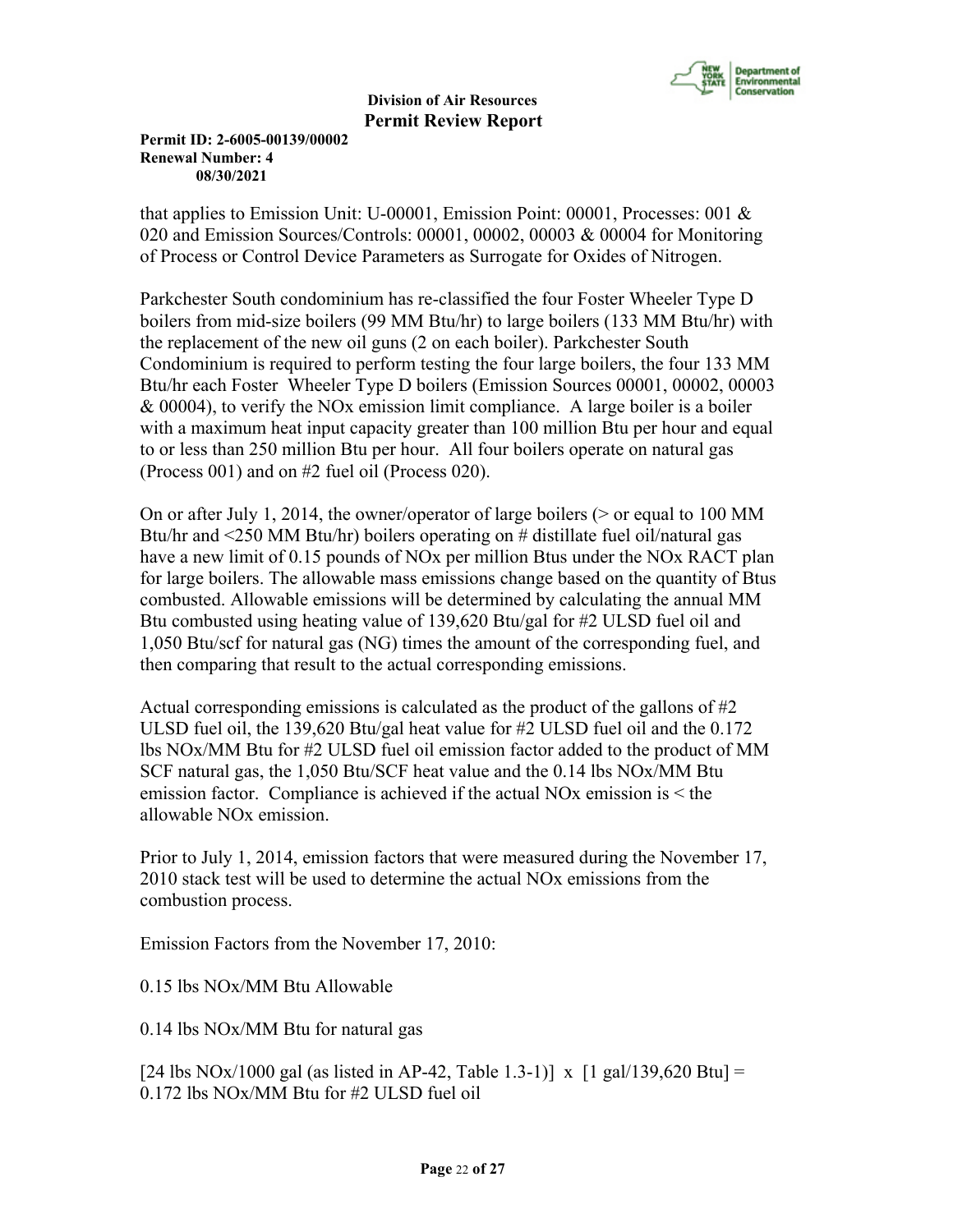

**Permit ID: 2-6005-00139/00002 Renewal Number: 4 08/30/2021**

The maximum annual usage ratio of #2 oil was determined based on the following assumptions:

1. Emission factor of 0.14 lbs NOx/MM Btu for natural gas as per the November 17, 2010 Stack Test Results.

2. Emission factor of 0.172 lbs NOx/MM Btu for #2 ULSD fuel oil obtained by dividing the #2 ULSD fuel oil emission factor of 24 lbs NOx/1000 gal (as listed in AP-42, Table 1.3-1) by  $#2$  ULSD heating value of 139,620 Btu/gal. 3. The following equation is true:

[EF (gas)  $*$  Usage (gas)] + EF [(ULSD fuel oil)  $*$  (#2 ULSD fuel oil)] < or equal to NOx RACT Limit

 $[0.14$  (lb/MM Btu) \*  $(1-U)] + 0.172$  (lb/MM Btu) \*  $(U)] <$  or equal to 0.15 (lb/MM Btu)

Therefore: Usage of #2 ULSD fuel oil (on a BTU basis):  $U \le$  or equal to 31% Usage of natural gas (on a BTU basis);  $(1-U) > 69\%$ 

Solving the equation above provides a maximum percentage of # 2 ULSD fuel oil consumption of the total annual fuel consumption, on a BTU basis. If an annual  $\# 2$ ULSD fuel oil consumption (on a BTU basis) exceeds 31% of the total annual fuel consumption, then the NOx RACT limit of 6 NYCRR 227-2.4 will be exceeded causing non-compliance with the NOx RACT rules and regulations. Considering the # 6 fuel oil consumption during the last 3 years (2016 - 2018) ranging from 2  $\%$  - 9% of the total annual fuel consumption, on a BTU basis, the facility believes that the goal of #2 ULSD fuel oil consumption within 31% of the total annual fuel consumption, is attainable.

Reasonable Available Control Technology (RACT) requirements of 6 NYCRR Part 227-2.4 for major facilities state that large boilers (boilers with a capacity of  $>$  or equal to 100 MM Btu/hour and <250 MM Btu/hr) burning a combination of gas and oil must comply with a presumptive NOx limit of 0.15 lbs/MM Btu. Parkchester South Condominium (Parkchester) complies with this requirement providing the maximum annual usage of #2 ULSD fuel oil not exceeding 31% of the total annual fuel consumption, on a BTU basis.

Parkchester must comply with the NOx RACT emission limit of 0.15 lbs/MM Btu. Parkchester will comply with this standard (regulation) by restricting (limiting) the ULSD  $\#$  2 fuel oil usage to a quantity that will not make the  $\#2$  ULSD fuel oil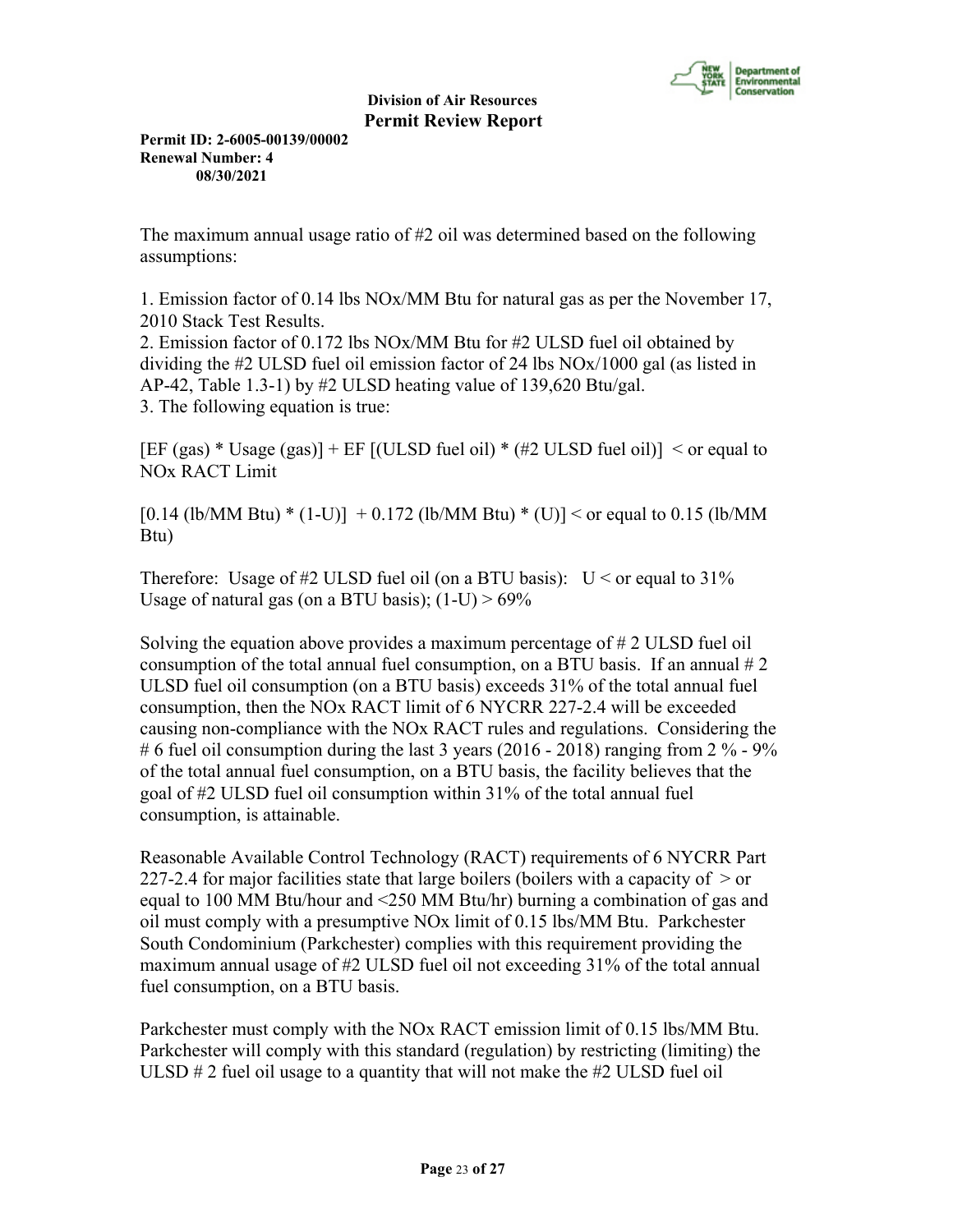

**Permit ID: 2-6005-00139/00002 Renewal Number: 4 08/30/2021**

exceed 31% of total yearly (annual) fuel (natural gas and #2 ULSD fuel oil) consumption, on a BTU 12-month rolling basis.

Total NOx emissions =  $[(\text{gallons of #2 fuel} \text{oil x } 139,620 \text{ Btu/gal x } 0.172 \text{ lbs}]$ NOx/MM Btus)]  $+$  [(Cubic feet of natural gas x 1,050 Btu/SCF x 0.14 lbs NOx/ MM Btus)]

The natural gas consumption (in scf) will be quantified by gas meter of local provider (Con Edison). The #2 ULSD fuel oil usage (consumption) quantities will be quantified by fuel oil flowmeter that will be newly installed.

This percentage may change when a NOx results are obtained from Air Emission Stack Testing for # 2 ULSD fuel oil. When a new NOx Emission Factor for #2 ULSD fuel oil is obtained, the maximum annual percentage of # 2 ULSD fuel oil consumption should be calculated to comply with the NOx RACT requirements of 6 NYCRR 227-2.4.

This condition applies to the four large boilers, the four 133 MM Btu/hr each Foster Wheeler Type D boilers (Emission Sources 00001, 00002, 00003 & 00004), to verify the NOx emission limit compliance.

**Condition # 30 for 6 NYCRR 227.2 (b) (1):** This condition is an emission unit level, emission point level, process level and emission source/control condition that applies to Emission Unit: U-00001, Emission Point: 00001, Process: 020 and emission sources 00001, 00002, 00003 & 00004 for Intermittent Emission Testing for Particulates. The upper limit is 0.10 pounds per million Btus.

Particulate emission limit for stationary combustion installation firing oil. The owner or operator shall complete the following once per term of this permit:

1) Submit to the Department an acceptable protocol for the testing of particulate emission limit cited in this condition.

2) Perform a stack test, based upon the approved test protocol, to determine compliance with the particulate emission limit cited in this condition.

3) All records shall be maintained at the facility for a minimum of five years.

This condition is from the 1972 version of Part 227 and still remains as part of New York's SIP. The condition establishes a particulate limit of 0.10 lbs/mmBtu based on a 2 hour average emission for any oil fired stationary combustion installation.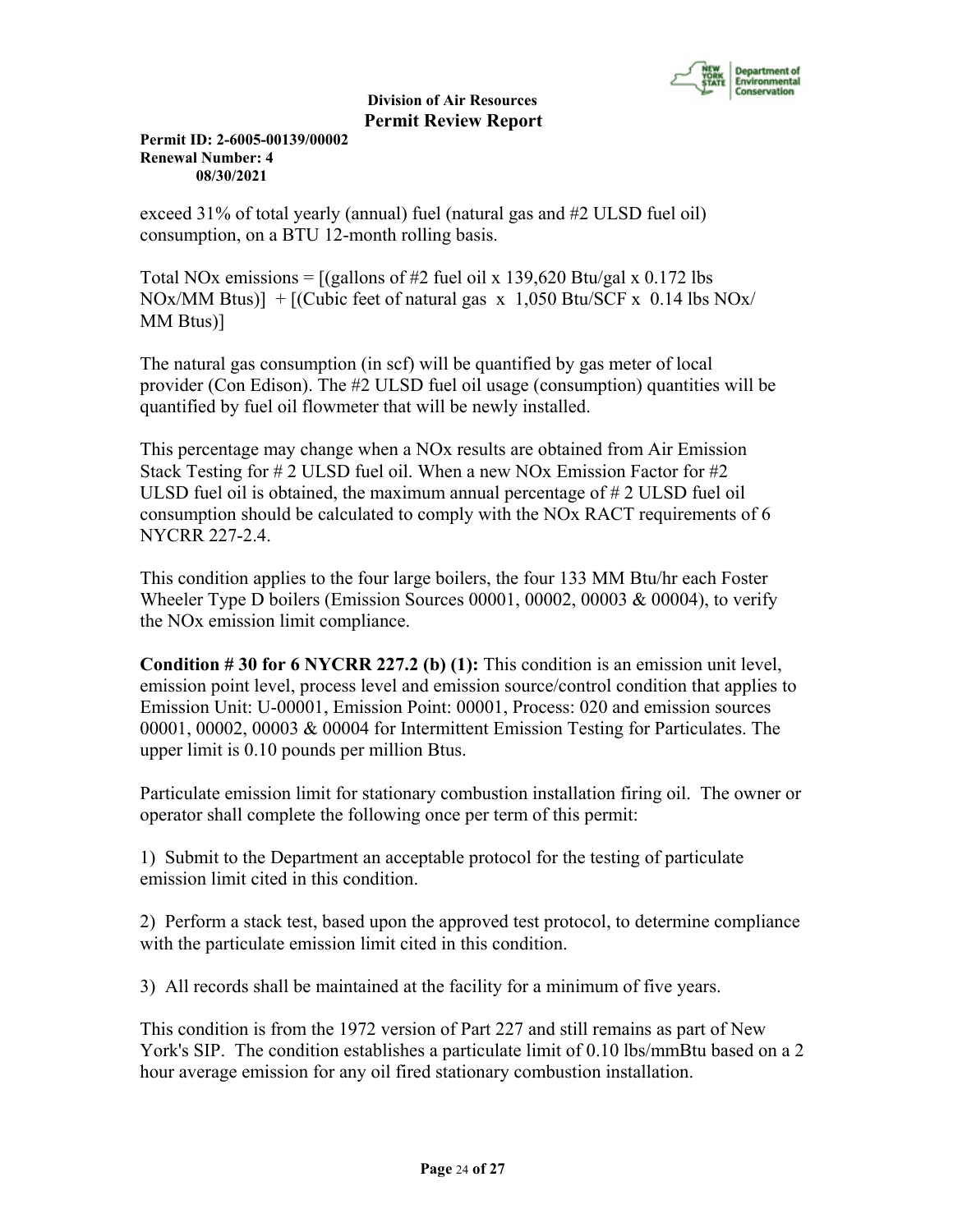

**Permit ID: 2-6005-00139/00002 Renewal Number: 4 08/30/2021**

**Condition # 33 for 6 NYCRR 227-2.4 (b) (1):** This condition is an emission unit level, emission point level, process level and emission source/control condition that applies to Emission Unit: U-00001, Emission Point: 00001, Process: 020 and emission sources 00001, 00002, 00003 & 00004 for Intermittent Emission Testing for Oxides of Nitrogen. The NOx RACT limit is 0.15 pounds per million Btus.

Applicable testing and/or monitoring requirements for emission sources subject to NOx RACT. This condition is the NOx emission limit for large boilers operating on gas and oil.

**Condition # 34 for 6 NYCRR 227-1.3 (a):** This condition is an emission unit level, emission point level and process level condition that applies to Emission Unit: U-00001, Emission Point: 00001 and Process: 020 for Intermittent Emission Testing for Particulates with a limit of 0.10 pounds per million Btus.

This condition sets the particulate matter emission standards for subject stationary combustion installations.

**Condition # 36 for 6 NYCRR 227-1.4 (a):** This condition is an emission unit level, emission point level, process level and emission source/control level condition that applies to Emission Unit: U-00001, Emission Point: 00001, Process: 020 and emission sources 00001, 00002, 00003 & 00004 for Monitoring for Monitoring of Process or Control Device Parameters as Surrogate for Particulates for Opacity.

This condition requires a limitation and compliance monitoring for opacity from a stationary combustion installation. Opacity is limited to 20% from any stationary combustion installation which fires liquid fuels. This condition prohibits any person from operating a stationary combustion installation which emits smoke equal to or greater than 20% opacity except for one six-minute period per hour of not more than 27% opacity.

Recently, the facility has added one 115 KW (155 HP) emergency generator (Kohler Model 100 REZDG) in the Boiler/Heating Plant for protecting servers and communication systems. This emission source is an exempt activity as per 6 NYCRR Part 201-3.2 (c) (6). However; the facility's emission calculations have been modified to include both potential and estimated actual emission from the generator. The emergency generator is also lised in the List of Exempt Activities. This emergency generator is a USEPA certified for stationary emergency applications. The emergency generator fires natural gas.

With the addition of the Kohler 100REZDG emergency generator in the Boiler/Heating Plant, the facility is not subject to the NSR as per Part 231-6, since the Project Emission Potentials (PEPs), from the addition of the emergency generator, for all NOx, PM, SO2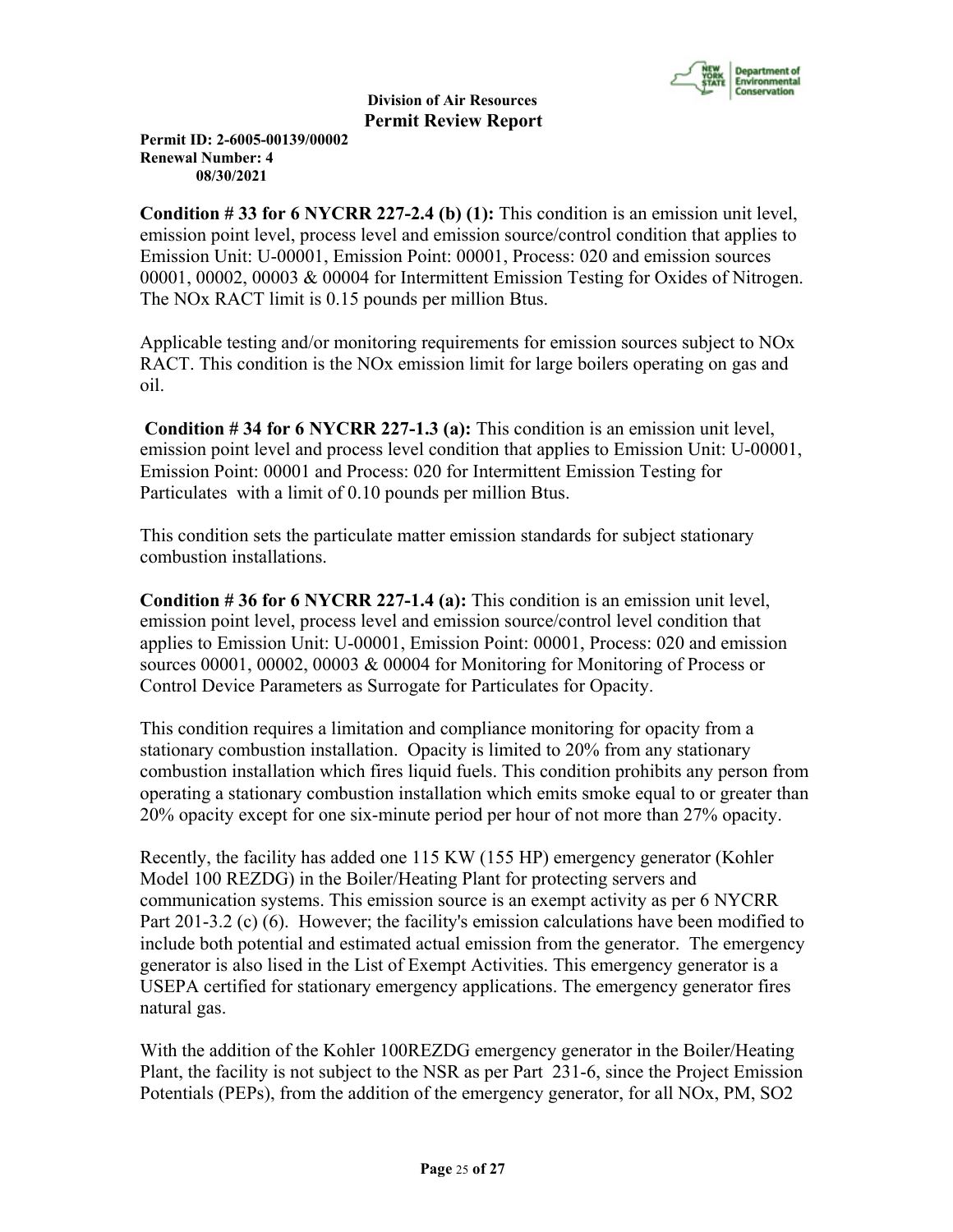

**Permit ID: 2-6005-00139/00002 Renewal Number: 4 08/30/2021**

and VOC do not exceed the Significant Project Threshold (SPT) as per 6 NYCRR Part 231-13.3 and Part 231-13.4 Tables. Moreover, the facility is not subject to 6 NYCRR Part 231-11.2, since the PTE values have been considered for the PEP calculation (instead of the projected actual emission), and therefore Subpart 231-11.2 is not applicable as per 231-11.2 (a).

This major facility is not subject to the New Source Review as per Part 231-6, since the PEPs from modification (addition of the Kohler emergency generator) for all contaminants (NOx, PM, SO2 and VOC) do not exceed the SPT in both Table # 3 of 6 NYCRR Part 231-13.3 and Table # 4 of 6 NYCRR Part 231-13.4. Moreover, this major facility is not subject to 6 NYCRR Part 231-11.2 since the PTE values have been considered for the PEP calculation (instead of the projected actual emission), and therefore Subpart 231-11.2 is not applicable as per 231-11.2 (a).

The 115 KW Kohler emergency generator is a USEPA certified for stationary emergency applications. The "Certificate of Conformity" was submitted with this renewal application. This generator fires natural gas. It is manufactured by General Motors, and is 4-Cycle Turbocharged V-8 Cylinder arrangement.

The NOx PEP is 0.79 tpy (1580 lbs/yr). The NOx PTE for the emergency generatos is 3.15 lb/hr.

The SPT in as per Table 3 of 231-13.3 is 2.5 tpy The SPT in as per Table 4 of 231-13.4 is 40 tpy

Summary of Regulated Air Emissions from the emergency generator in tpy:

|                       | PTE (tpy) | PTE (lbs/yr) |
|-----------------------|-----------|--------------|
| PM 2.5                | 0.0039    | 7.8          |
| <b>PM10</b>           | 0.0039    | 7.8          |
| <b>NO<sub>x</sub></b> | 0.79      | 1,580        |
| CO                    | 1.33      | 2,660        |
| SO <sub>2</sub>       | 0.000210  | 0.42         |
| CO <sub>2</sub>       | 39.23     | 78,460       |
| <b>VOC</b>            | 0.01      | 20           |
| Totla HAPs            | 0.01      | 20           |
| <b>TOC</b>            | 0.13      | 260          |
| Methane               | 0.08      | 160          |
| Benzene               | 0.000563  | 1.126        |
| Formaldehyde          | 0.01      | 20           |

Net Project Potential in Table 3 of 231-13.3 = PEP - SPT = 0.79 tpy - 2.5 tpy = - 1.71